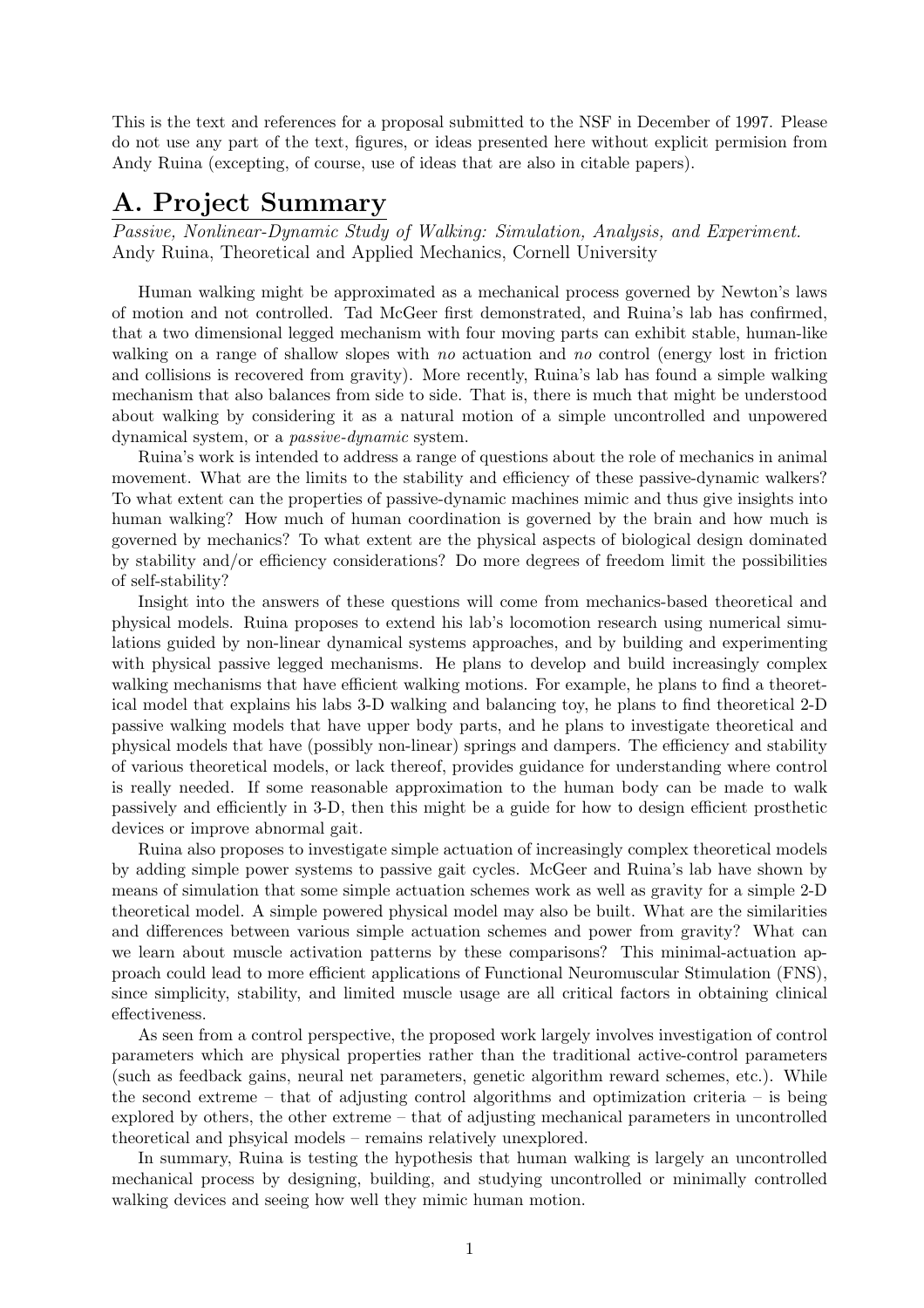# **C. Project Description**

Passive, Nonlinear-Dynamic Study of Walking: Simulation, Analysis, and Experiment.<sup>1</sup> Andy Ruina, Theoretical and Applied Mechanics, Cornell University

# **Introduction**

Coordinated motion, locomotion, and walking in particular, are central aspects of human behavior. So furthering our understanding of them has a wide range of applications. Because human motion is controlled by the nervous system and powered by muscles the role of nerves and muscles is of central interest. One way to understand the role of nerves and muscles is to learn how much can be done without them. Human walking, for example, might be modeled for some purposes as an uncontrolled mechanical process. The role of the nerves and muscles in walking might be more to gently guide than imposingly control. This advantages of this passive dynamic approach to control are gaining acceptance [43].

The approach here was originally pioneered by McGeer (1989-1993) [35, 37, 40, 39, 38, 33]. McGeer demonstrated that a somewhat anthropomorphic, two-dimensional, four-link mechanism is capable of stable, human-like gait down a shallow slope with no activation (besides gravity) and no control. McGeer's passive-dynamic theory of bipedal locomotion describes gait as a natural repetitive motion of a dynamical system or, in the language of nonlinear dynamics, a limit cycle. In preparation for this funding proposal I and my graduate students Camp, Chatterjee, Coleman, and Garcia (who helped prepare this proposal), and some undergraduates, have duplicated and extended McGeer's work using computer simulation, non-linear dynamics techniques, and physical experiments. Our simulated stick figure in figure 3f on page 8 (or a video of the unpowered robot) show the similarity of McGeer-like passive mechanisms to human gait. This human likeness suggests that a good way to learn about human walking may be to learn about passive-dyanamic walking.

I propose here to continue our work on passive-dynamic, or nearly passive-dynamic, models of human locomotion. The results could be useful in the theory of gait synthesis, in diagnosing gait disorders, in prosthetic design, and in robotics. Specific applied problems that could gain from this research, for example, are functional neuromuscular stimulation (FNS), where minimizing muscle usage is a key strategy, and prosthetic design, where actuators with complex controls are expensive and difficult to maintain.

## **Muscles, nerves and gravity**

Because the nervous system controls, and the muscles power walking, most gait simulations incorporate varying amounts and types of joint-angle or model-muscle control in an effort to mimic human gait (e.g. [45, 53, 27]). Some theoretical gait-synthesis models use sophisticated control strategies and generator patterns, such as the neural networks of [52]. Non-linear dynamics approaches, similar in some ways to what I propose here, have also been used [28, 8]. An attempt at a more realistic muscle and kinematics model is represented by the 3-D partial-step theoretical model of Yamaguchi [57]. Muscle forces are used by humans for more than just power. The torques preventing knee unlocking, for example, may represent necessary control.

A drawback of some previous theoretical muscle-control gait models, is that they only study a part of a step (e.g., [46, 58, 31]). However, in order to understand the efficiency and stability of gait, the entire gait cycle (i.e. a whole step) must be taken into account (as also argued by  $[52, 29, 30]$ .

<sup>1</sup>This project description is an improved version of a description submitted to the NSF in March 1996.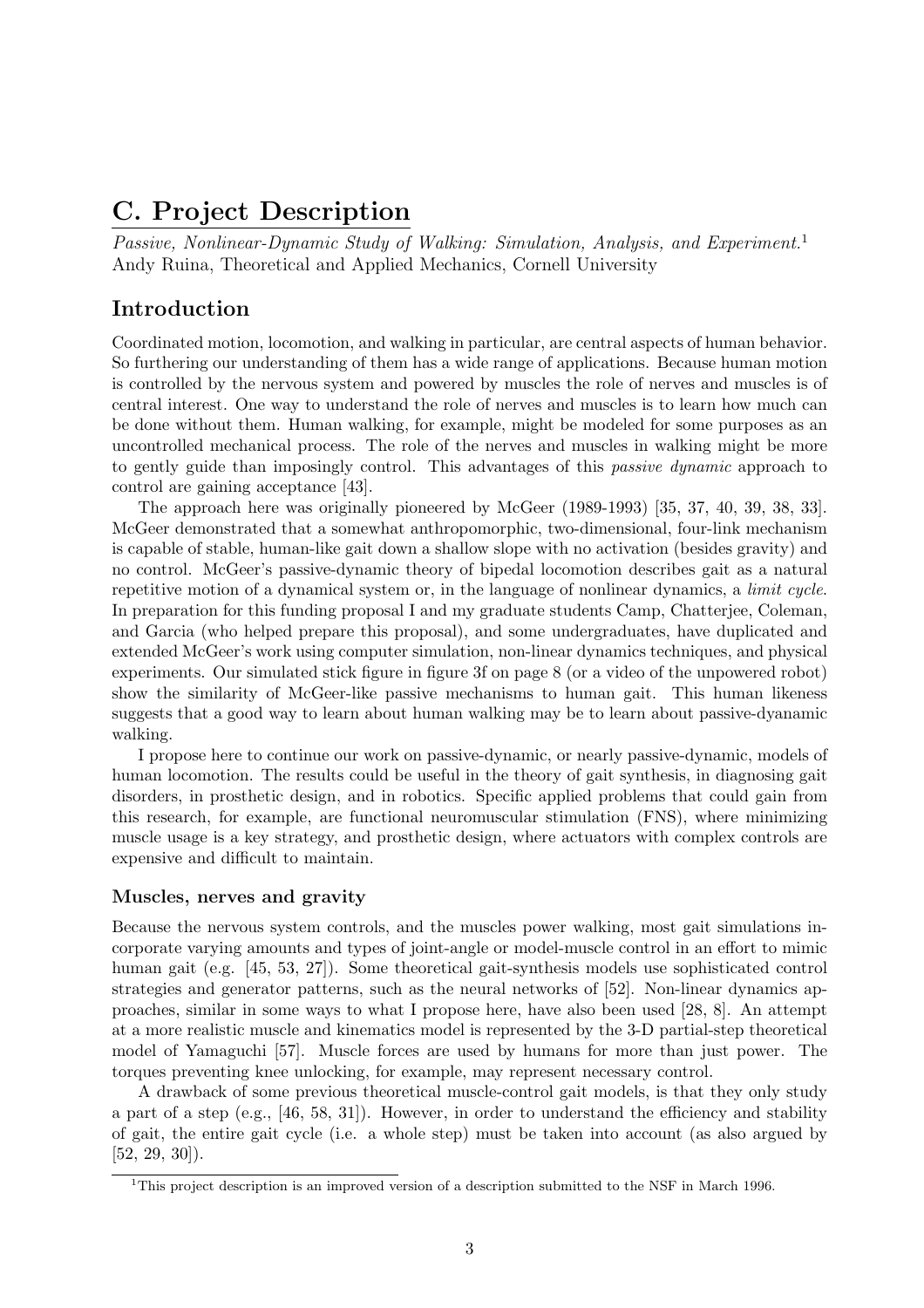Because animal nerve systems are so capable, because the energetic cost of thinking is so low, and because minimizing food use is advantagous, I believe that an energy-based optimization approach is likely to well describe much of how people move, e.g. [7, 2, 4]. Other possible optimization criteria include peak muscle force, minimum-jerk, minimum-stress, etc.[15, 44, 25].

Electromyographic signals from muscles (EMG) show a low level of muscular activity in human and gorilla legs during walking [6]. The minimal muscle activity in leg swing motivated (what seems to be the first) passive-dynamic (or ballistic) partial-gait simulations [42].

There is a need for full-gait-cycle optimization simulations of gait using complex muscleactivation descriptions. The results of such optimizations, like the results of animal evolution, will probably show limited use of muscles in walking. Given the uncertainties and complexities of many-degree-of-freedom optimization studies, and the likely prediction of small muscle usage, there is hope for insight from simpler approaches which do not include these muscles.

Although some muscular power is needed for walking, it might be neglected in some analysis like engine power can be neglected for much of the study of airplane flight [35]. A small simple energy source, gravity, is then used as a proxy for the small but essential muscle use of humans. It is hoped, as must be checked, that most results will be insensitive to the choice of the energy source. However, the use of gravity as an energy source (as opposed to a simple muscle approximation) eliminates some arbitrariness, and simplifies simulation and physical experimental verification.

The control aspects of muscle use involve small energetic cost, at least in principle. The role of low-energy control actions may be better understood by finding the limits of passive strategies.

### **Passive-dynamic walking**

The emphasis of this proposal is research on pure passive-dynamic models, built (theoretically or physically) from passive elements (rigid bodies, springs, dashpots, hinges, frictional and rolling contact) with power coming only from gravity. These uncontrolled models can have one, two, or three of these remarkable properties.

- 1. **Existance of gait.** With no control they have periodic motions that look like walking.
- 2. **Efficient gait.** The passive walkers can have remarkably high efficiency, approaching perfect efficiency (at least in theory).
- 3. **Stable gait.** For some parameter combinations the gait limit cycles are stable. After small perturbations steady gait is reached again.

Thus, I believe that deeper study of passive-dynamic models will provide clues about the design of the human body and the brain's underlying strategies for motion synthesis.

## **Our passive-dynamic research to date.**

Here I summarize our progress in passive-dynamic locomotion research. [10, 13, 11, 14, 12, 20, 19, 18]. (Some reprints, preprints, reports and video clips can be downloaded from: http://tam.cornell.edu/programs/humanpower/humanpower.html).

### **Wheels, etc.**

Two intimately related ways to support a translating weight over approximately level ground are with wheels and with legs. McGeer [35] studied two wheel-like devices: the *synthetic wheel*, a non-physical device which we have not investigated, and the spoked but rimless wheel which we have studied in some detail.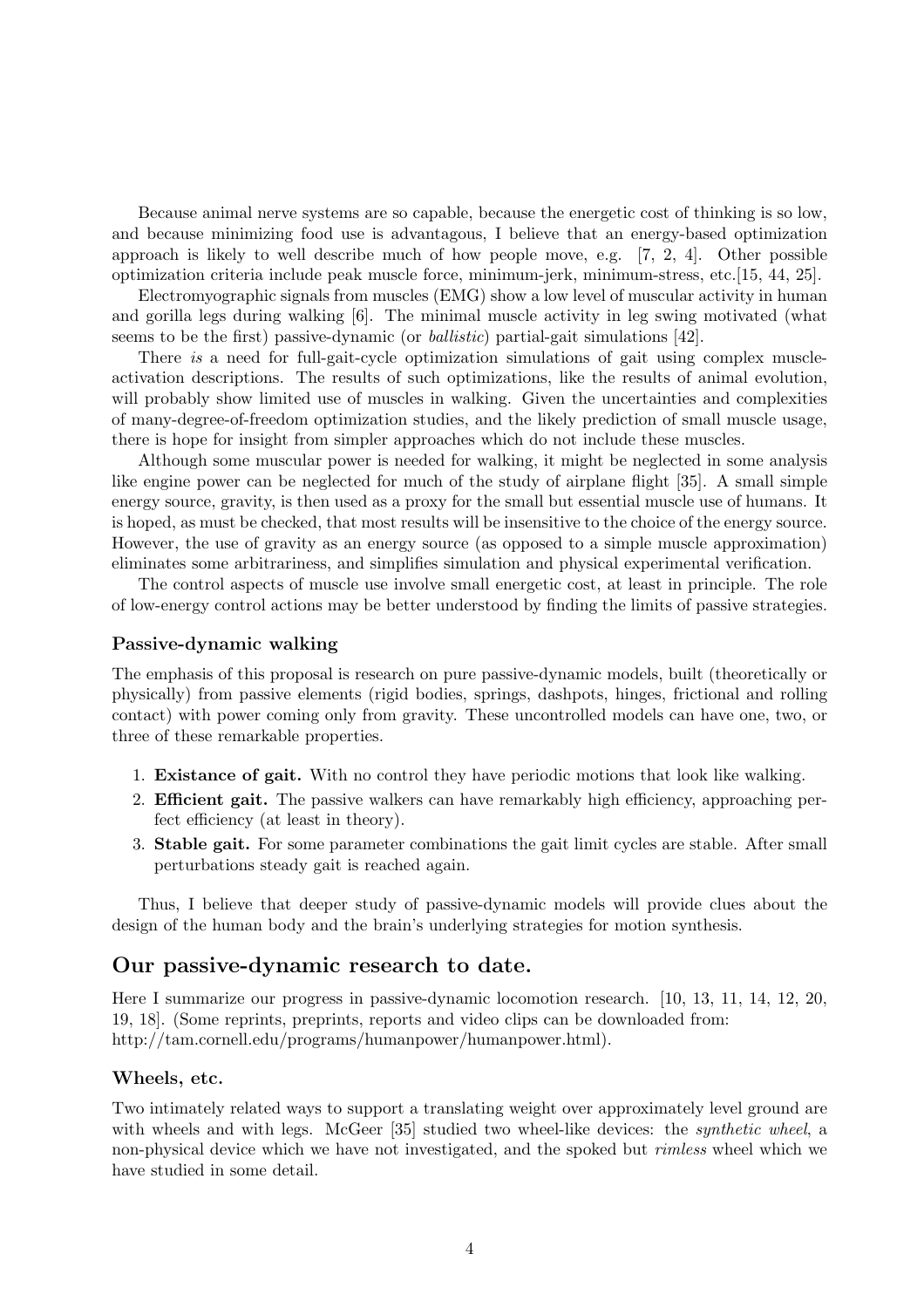#### **Rimless Wheel in 2 and 3 Dimensions**

A rimless wheel pivots and collides with the ground on rigid spokes instead of rolling. It shares with walking the feature that translation occurs by intermittent non-slipping contact. When a spoke collides with the ground, the trailing spoke instantaneously loses contact so that, except at the moment of collision, only one spoke is contact with the ground. We assume the spoke collisions are instantaneous, have no-slip, and are perfectly inelastic. The only non-contact force is gravity. Unlike an ideal rigid dissipation-free round wheel, the rimless wheel cannot roll steadily on level ground because it loses energy at each collision.

#### **Results and insights from the theoretical rimless wheel models**

My student Coleman completed a non-linear analysis of the rimless wheel constrained to 2 dimensions [11], extending McGeer's linearized analysis. We also analyzed a rimless wheel free to move in 3 dimensions [13].

The speed of a 2-D rimless wheel is regulated by dissipation from collisions [33]. The gravitational energy available per step is independent of speed and proportional to step length, whereas the kinetic energy lost per step in collisions increases with the square of the speed and also (approximately) the square of the spoke spacing (see also  $(1, 4)$ ). Balance of these energies determines the speed of the wheel. Our 2-D rimless wheel analysis did not produce any suprises, but it is the simplest example that yields, at least in part, the scaling rules we have discovered which apply to the more complex theoretical walking models.

Unlike the 2-D rimless wheel, the 3-D rimless wheel is not constrained from falling down sideways. Because rolling coins, wheels, disks, etc. don't fall over, the stability of the rimless wheel might not seem surprising. However, rolling flat disks are only neutrally stable against lean perturbations (perturbations never decay), whereas the 3D rimless wheel can be asymptotically stable (small perturbations decay). Our discovery that intermittent contact augments side to side stability in rolling raises the possibility that a similar passive processes could contribute to human side-to-side balance.

#### **The simplest walker in 2 dimensions**

The simplest walking mechanism with swinging legs that can fall down, and thus has an interesting balance, is the simplified point-foot straight-leg 2D walker of figure 1a [19]. It is a double pendulum with a big point mass at the 'hip' and much smaller point masses at the 'feet'. It is a simpler version of the theoretical model being studied independently by Goswami and others in France [21, 54, 22, 23] (who have independently found and/or reproduced some of the results discussed below). The simplest walker is a deterministic generalization of Alexander's non-deterministic theoretical "minimal biped," [1].

For the simplified point-foot walker the stance leg is an inverted pendulum, while the swing leg is a pendulum whose hinge point moves. At heelstrike, angular momentum balance determines the jumps in joint-angle rates. In our simulations we allow a no-impact swing through at the otherwise inevitable foot scuffing of all 2D straight legged walkers. We have conducted only theoretical studies of the simplest walker.

#### **Some Results from the simplified 2-D point-foot walker**

This drastic simplification of walking has suprising properties that carry over to the kneed walking theoretical models and perhaps to human gait [1, 19, 18].

After nondimensionalizing the governing equations, this walking model has no free parameters other than the ground slope  $\gamma$ . No motions or results depend on parameter fits.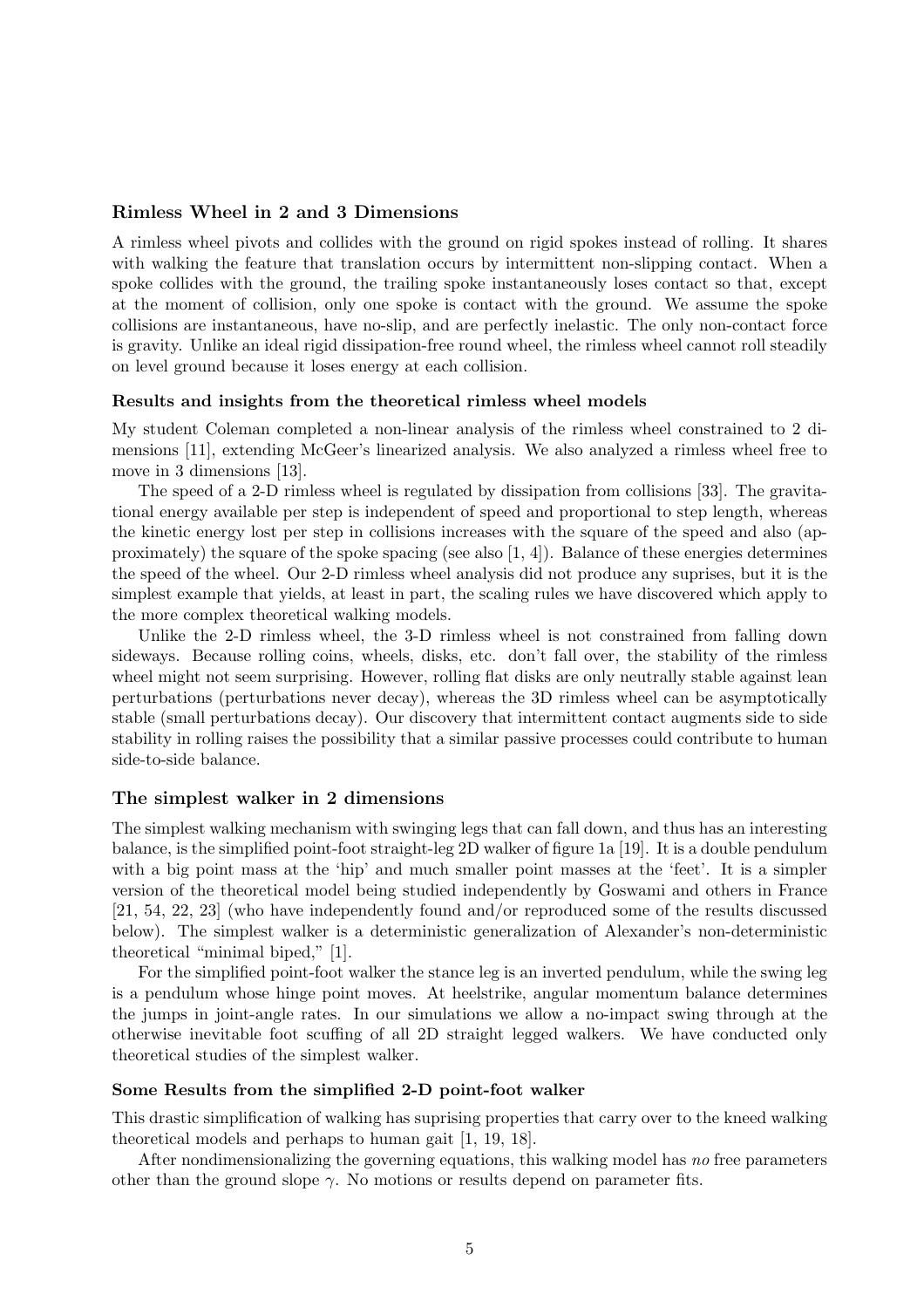

Figure 1: **(a) The 2-D point-foot theoretical walking model** from [19]. Hip mass dominates foot mass. **(b) A general 3-D knee-less theoretical model**: from [14]. This theoretical model may be sufficient to explain the working physical tinkertoy walker.



Figure 2: (a) Point-foot stance angle at fixed point as a function of slope, both numerical and analytic predictions are shown, from [19]. At zero slope, the gait is perfectly efficient and infinitessimally slow. The short period semi-analytic solution is  $-\theta^*{}_{st} \approx 0.943976\gamma^{1/3} - 0.244101\gamma$ . The long period semi-analytic solution is  $-\theta^*{}_{st} \approx 0.970956\gamma^{1/3} - 0.234372\gamma$ . (b) Period doubling of stable walking motions, inset from previous figure. Unstable period-one cycles are shown for reference. (dotted lines represent stable cycles while solid lines represent unstable ones.) No stable walking was found at slopes above  $\approx 0.019$ .

We found two gaits (period one limit cycles) at every small slope. One of these gaits is unstable and one is stable at shallow slopes ( $\gamma$  < 0.015). For both of these gaits the stance angle, the angular velocities of the legs, and average transit velocity, scale as the cube root of slope  $\gamma^{1/3}$ . Swing period  $\tau$  is constant to first order in  $\gamma$ .

Figure 2a shows stance angles for the short and long period-one gaits, plotted as a function of *γ*. The region of stable period-one gait bifurcates into a stable period-two gait as the periodone motion becomes unstable. As  $\gamma$  is varied from 0.017 to 0.019, we observed the standard period-doubling route to chaos (e.g. [51]), as shown expanded in figure 2b. The period doubling (limping) and possibility of chaotic walking (stumbling) exhibited by this simplest of theoretical models might suggest a relevance to the variety of human gait styles.

#### **Efficiency of the 2D point-foot walker**

The standard measure of transport cost or transport inefficiency is energy used per unit distance traveled per unit weight carried (where a value of zero is perfectly efficient). This measure is the slope  $\gamma$  for passive downhill machines on small slopes. If the walker could walk steadily on level ground  $(\gamma = 0)$ , it would be perfectly efficient. It turns out that stable walking motions persist down to arbitrarily small slopes for this theoretical model.

After redimensionalizing the equations, the small-slope scaling rule governing gravitational power usage is [19],

$$
(\text{Power}) = C \cdot m \cdot g^{-1/2} \cdot \ell^{-3/2} \cdot v^4 \tag{1}
$$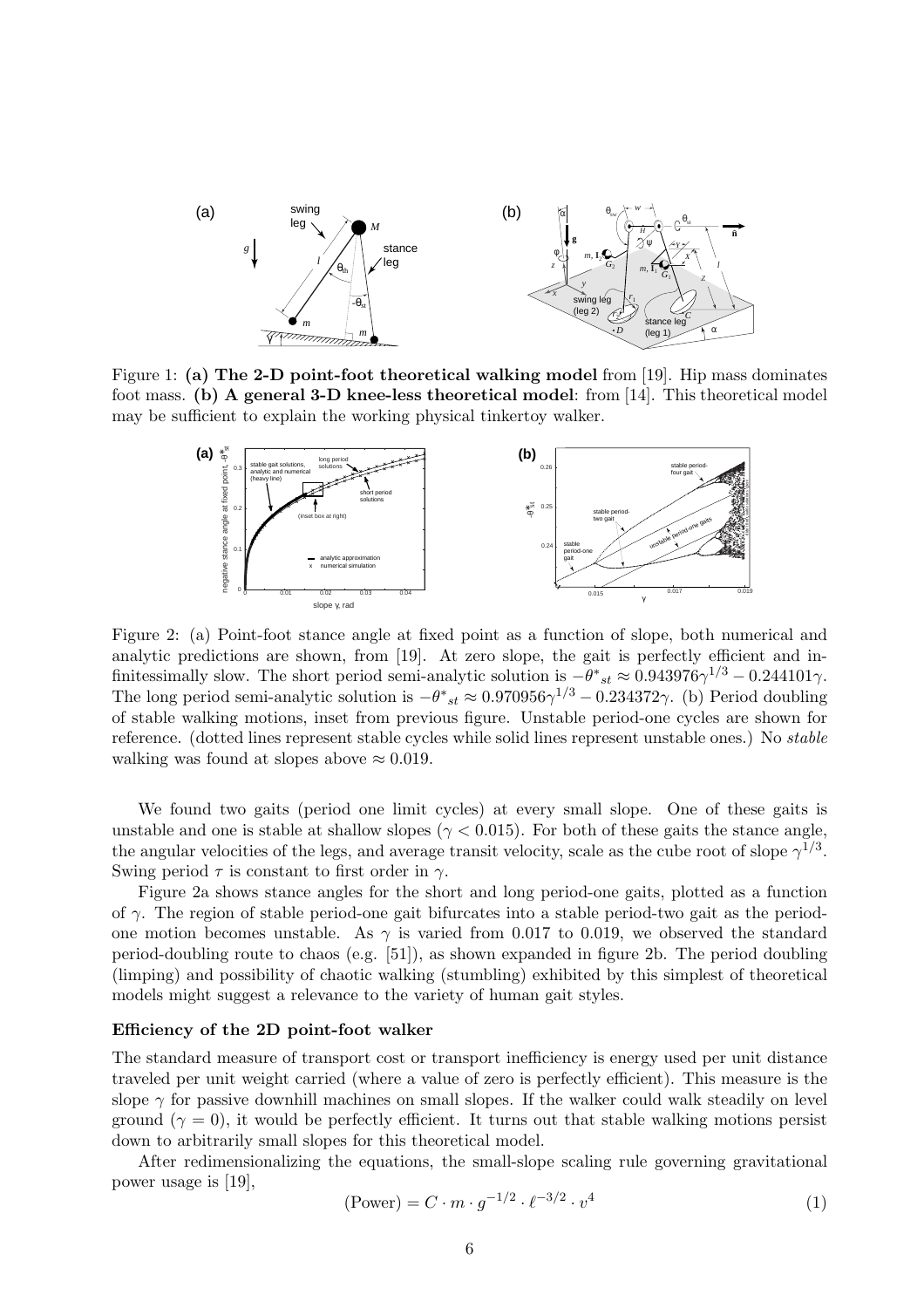where C is, for example,  $pi^3/8$  for the short period gait. For a 50 kg, 1m legged person walking at one meter per second this predicts a somewhat high 60 watts.

We have begun to see why other theoretical models, such as that shown in figure 3, violate (1) [18]. The strong speed dependence in (1) hints at a possible basic reason for gait transition as mentioned in [1] for his related scaling rule. However, 1 also reveals the extremely low energy cost of low speed walking.

#### **Straight legged walker in 3-D**

McGeer [40] and Fowble and Kuo [17] were unable to find stable walking motions for a 3-D passive walker. Although the asymptotic stability of the rimless wheel (above) inspires some hope, it has gyroscopic terms to help with stabilization that theoretical and physical walking models cannot access. However, work on skateboards by [26] as well as our previous work with bicycles [24] and boats [9] shows that passive balance stability does not necessarily depend on gyroscopic terms.

Thus informed, we have begun investigation of a point-foot walker in three dimensions. The special mass distribution of the simplest 2D point-foot walker has singular equations of motion in 3-D, so we have used a more general mass distribution. For certain mass distributions that are planar or have planar symmetry, the 3-D walker is known from 2-D analysis to have 2-D walking solutions that are stable against in-plane perturbations.

Although our numerical attempts to find stable 3-D walking have failed thus far, they led to some insight into stabilizing techniques, which in turn led to a simple succesful physical 3-D passive-dynamic walker ([14]). This is the only known (to us) three dimensional passive-dynamic walker that can stably walk, but that cannot stand still in any configuration. Prior to this device, stable three-dimensional passive walking machines with more than one link have yet to be found in theory, simulation, or physical experiment, excepting statically-stable toys with low mass-centers and/or broad feet.

Although the mass distribution in this physical model is not anthropomorphic, its success hints at a possible role for passive dynamics in side-to-side balance as well as fore-aft balance.

#### **Passive dynamic walking with knees**

Our 2-D kneed walking theoretical and physical models [18], based closely on McGeer's models, are shown in figure 3a-c on page 8. Figure 3d shows one of our dynamic simulations using the theoretical model for just over one step.

The physical 2D kneed walker of figure 3c exhibits stable limit cycle motions which strikingly resemble human gait. These gait cycles change in nature as the slope angle  $\gamma$  varies. We have traced out the theoretical solution-locus diagram shown in figure 3e. This plot shows stance angle at a fixed point plotted as a function of slope. McGeer plotted the stable part of this curve for a similar walker, but did not study unstable fixed points (although he mentions their existence). For comparison, 3e also shows the locus of solutions for the corresponding kneeless walker.

On the solution locus in figure 3e, the ratio of time until kneestrike to total step time grows monotonically until kneestrike and heelstrike are simultaneous, and the curve ends at the point of fastest gait. The most anthropomorphic looking gaits (by subjective judgement) are found near here. The other the other end of the locus curve corresponds to the smallest step possible. Other quantifiers of gait (e.g., step period, initial conditions, velocity, efficiency, etc.) also vary along this curve.

As inspired by the straight-legged walker results, we found how to theoretically predict perfectly efficient, walking at slope  $\gamma = 0+$ , kneed and straight-leg walkers [18]. Simulations verify that such mass distributions do lead to perfectly efficient walking. The efficient mass distribution requires colinearity of the nominal contact point, the center of mass, and the hip-joint with the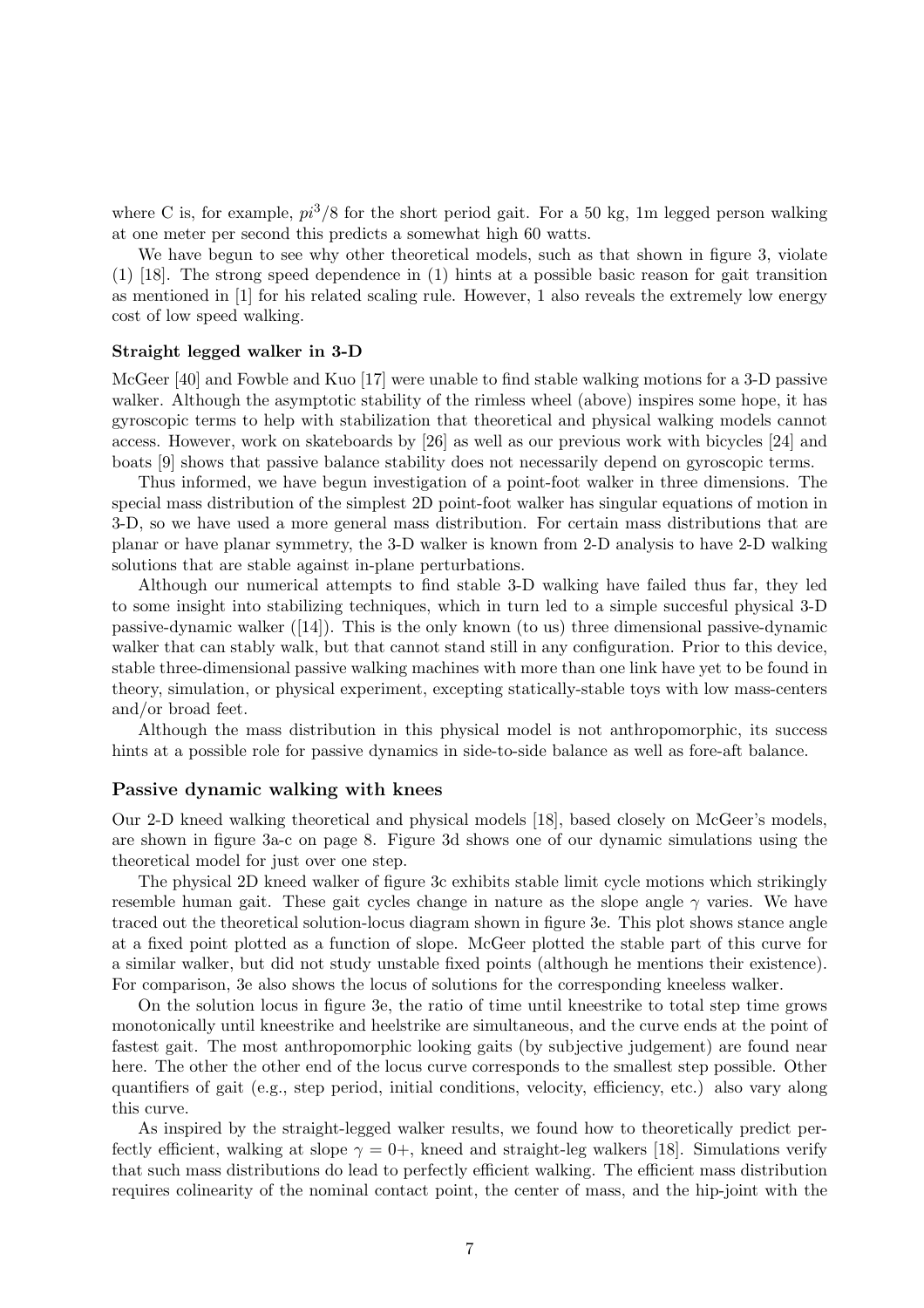

Figure 3: **Kneed 2-D Passive Dynamic Walker. (a) Theoretical model parameters**, not drawn to scale, include radii of gyration and masses of thigh and shank, denoted by  $r_T, m_T, r_S$ , and  $m<sub>S</sub>$ , respectively. The circular foot is centered at the '+'.  $\epsilon_T$  is the angle between the stance thigh and the line connecting the hip to the foot center. **(b) Dynamic variables** are  $\theta_{st}$ ,  $\theta_{th}$ , and  $\theta_{sh}$  which are measured from the ground-normal to lines offset by  $\epsilon_T$  from their respective segments. **(c) Our physical model** walking down a shallow ramp with strobe exposure (approximately one step). The visible double leg-set constrains the physical model to 2-dimensional motion  $\ell_t = 0.35$ m,  $w_t = 0$ m,  $m_t = 2.354$ kg,  $r_t = 0.099$ m,  $c_t = 0.091$ m,  $\ell_s = 0.46$ m,  $w_s = 0.025$ m,  $m_s =$  $1.013\text{kg}, r_s = 0.197\text{m}, c_s = 0.17\text{m}, R = 0.2\text{m}, \gamma = 0.036\text{rad}, g = 9.81\text{m/s}^2, \epsilon_T = 0.197\text{rad}.$ **d) Computer simulated steady gait cycle** (from [18]). Angles of leg segments are shown from before a heelstrike to after the next heelstrike in a stable gait. The heavy line on the upper graph corresponds to the motion of the heavy-line leg on the 5-frame cartoon under the graph. The angular velocities have discontinuities at kneestrike and heelstrike, which appear as (barely visible) kinks in the curves. The parameters for the simulation correspond to measured values from the physical model in (c). **e) Locus of solutions** for a kneed walker (solid) and the same walker with knees locked (dashed). Both stable (heavy line) and unstable (light line) periodic motions are shown. The solution in (d) is marked with an open circle. **f) strobe line drawing** of the positions of one leg, spaced evenly in time, over a little more than two steps of the simulation in (d). **g) Human subject data** from [56] (taking bigger steps, and shown at a smaller scale).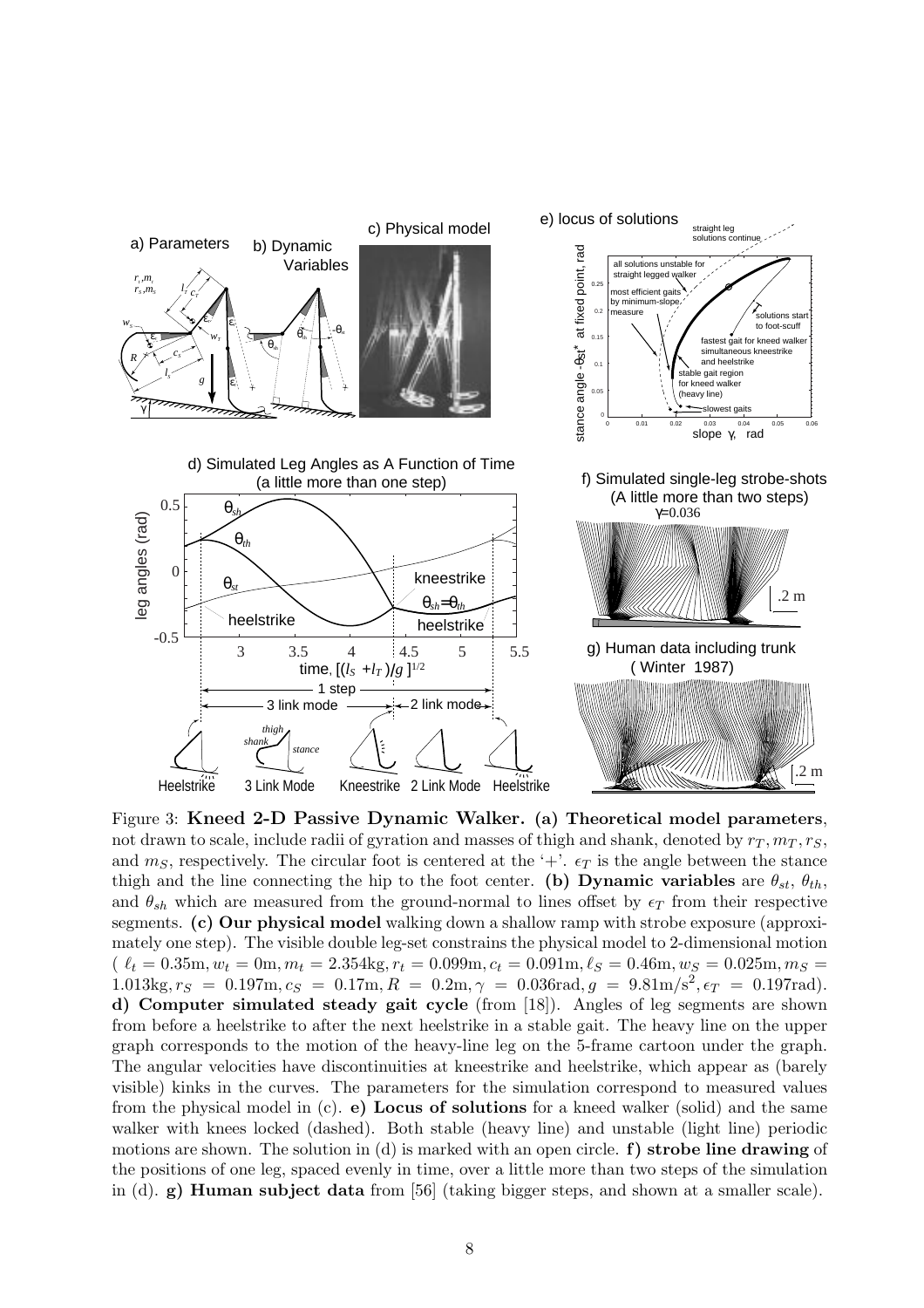ground normal. Further, the shank center of mass must be directly below the knee. This efficient mass distribution correlates with humans being such that when standing on one foot the relaxed hanging leg and stance leg nearly coincide (when viewed from the side).

Like the point-foot walker, the kneed walker can also exhibit complex motions. If parameters are appropriately adjusted (but symmetrically), period-two gait cycle motions (limping) can be found as well as chaotic (stumbling) gait [18].

## **The kneed model and real human beings**

In humans, double-support (two feet on the ground at once) accounts for about 20% of a gait cycle. In most of our theoretical and physical models double-support is an instant. Thus we cannot, without adding more complexity to our models, address the details of the propulsion from ankle flex in double support, though this may not be a critical flaw, as argued by [55]. Another theoretical modeling approximation is the locking of the stance leg. Experimental data (e.g. [56]) shows that the stance leg flexes slightly at mid-swing (as careful inpection of 3g reveals). Finally, the model is only two-dimensional and lacks all upper body parts.

### **A Physical Model With Knees**

Using information from our simulation, John Camp and Yan Yevmenenko, undergraduate NSF REU students in my lab, along with several other undergraduates, constructed working kneed walkers very similar to McGeer's, figure 3c. At the one slope for which we made a detailed comparison, the physical walker's stride period and step length matches our simulation to within 5%. The development of our simulation occurred simultaneously with tests of this physical model. The simulations were used to adjust physical model parameters to achieve stable gait in the lab. The physical model's performance also helped uncover errors in the early simulation programs.

# **Proposed Work**

We propose to elucidate basic principles of human walking by studying mechanics-based theoretical and physical models. Some of the broad questions we would like to address include: What strategies might the body or prosthetic devices use to generate walking motions? What strategies make for efficient walking? What aspects of walking motions make them easy to stabilize or, somewhat conversely, to control in a versatile manner? What are the trade-offs between stability, efficiency, and controllability? Because unstable passive-dynamic limit cycles can always be be stabilized (in principle) with essentially zero energy cost, is passive-dynamic stability actually a concern in nature's design of biological machines (we are already confident that efficiency is important)? How well can uncontrolled or crudely controlled mechanics explain human locomotion?

## **Procedure of Study**

Most of our planned work is based on using simulation, non-linear dynamics theory, and simple physical experiments with a variety of physical models. Simple analytic approaches will also be used when possible.

The approach we have been following and plan to continue following is based on the parametric design recipe used by McGeer. We plan to use the approach with a sequence of theoretical and physical models. These models include straight legged walkers in 3-D; 2-D models with upper bodies and powered ankles; and possibly multi-segment 3-D models. The models are described in more detail after this list of methods. Not all aspects of the program below need be applied to all models, and various elaborations are required for some models.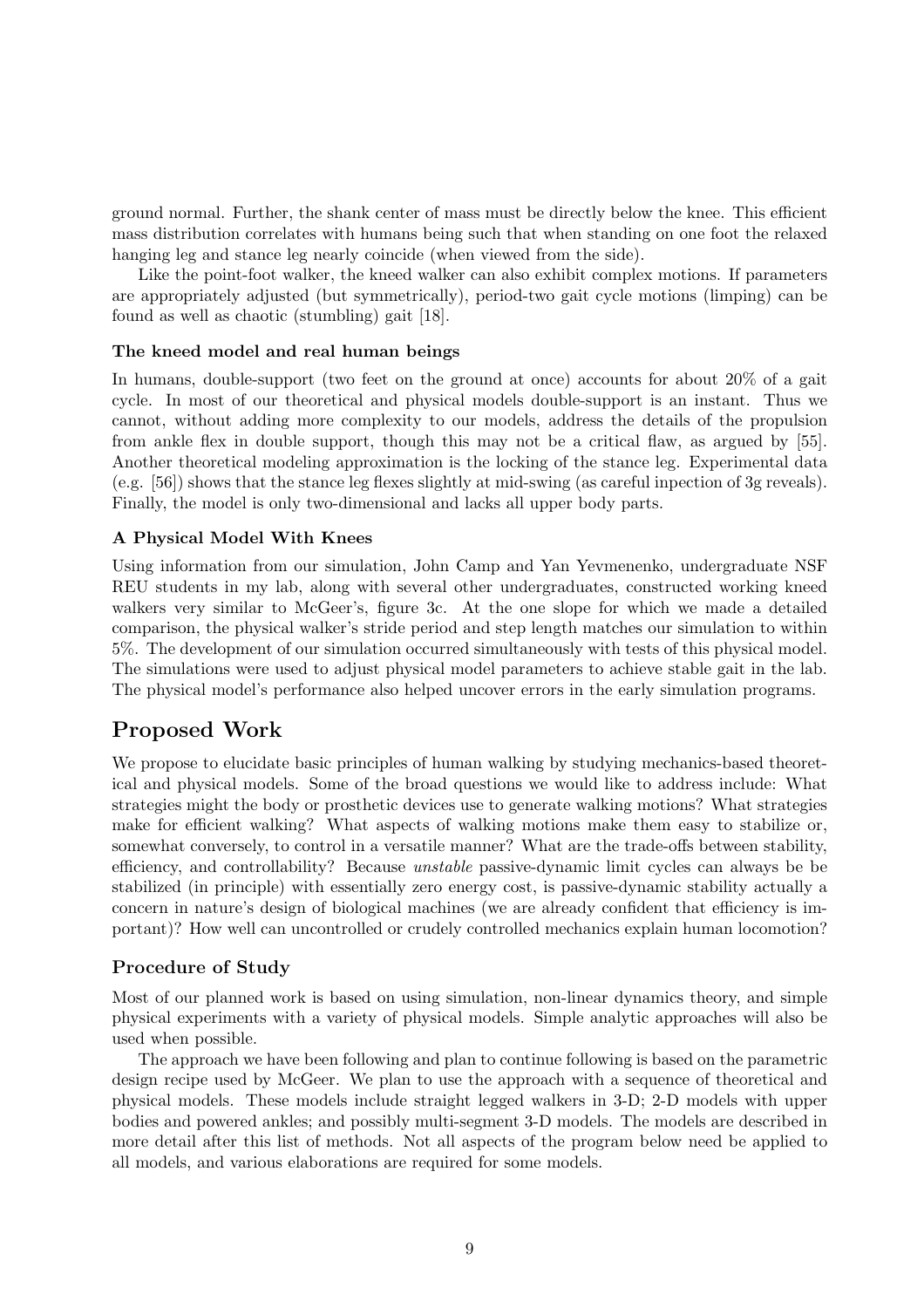In short the procedure involves theoretical model selection, finding governing equations, dynamical systems interpretation, stability and efficiency analysis, physical model construction and experimentation, and evaluation of results. In more detail:

- 1. **Determine an appropriate mechanics based theoretical model.** We plan to look primarily at theoretical models based on linked rigid bodies. Design choices involve the nature of connections, and contact. The theoretical models will be based in part on previous results and imitation of human design. There are numerous subtle judgements that we will need to resolve in this process. For example, at present we have a physical walker that balances in 3-D [14] yet we do not yet know exactly which aspects of its physical description are needed to theoretically predict its stability with computer simulation.
- 2. **Write equations of motion for the theoretical models.** The motion is determined by the differential equations and jump conditions of classical mechanics. Equations will be generated either by hand, using symbolic algebra (eg. Maple or Mathematica), or with a special purpose dynamics-equation generator such as AUTOLEV. If time allows, simulations will be generated two ways to assure accuracy (we have caught many mistakes this way).
- 3. **Set up a solution scheme.** Generally we will use standard numerical integration schemes or packages (e.g. MATLAB) to solve the differential equations and algebraic jump conditions.
- 4. **Treat a step as a function.** The solution of the equations, from the state at one step to state at the next step, can be thought of as a function **f**, termed the "stride function" by McGeer. All of our theoretical and physical models, even to the extent that we add power and control, will be autonomous processes. Thus much information about a step will be encoded in the function **f**. This function will take as input the list of values of the various angles and rates (the state variable vector  $\theta$ ) just after ground collision (or any other well defined point in the motion) and will return the values of  $\theta$  after the next ground collision.

For a given set of initial conditions, the solution of the governing differential and algegbraic equations over the period of time corresponding to one step yields one evaluation of the function  $f(\theta)$ . In the language of dynamical systems, the stride function is a Poincaré map. Many of our questions about the dynamics of a given theoretical walking model will then be reduced to questions about the function  $f(\theta)$ .

Other steps below depend on making a single evaluation of **f** routine and fast.

5. **Find steady, possibly unstable walking.** A simple (period-one) gait cycle, if it exists, corresponds to a set of initial values for the angles and rates which lead back to the same angles and rates after one step. This set of angles and rates  $\theta^*$  is a fixed point of the Poincaré map  $f(\theta)$ , i.e.,  $f(\theta^*) = \theta^*$ . This cycle corresponds to a zero of the difference function  $g(\theta) \equiv f(\theta) - \theta$ . A period-two gait cycle returns the same variable values after two steps, and so on. Period-one motions are our central interest because they correspond to the important task of steady walking.

We will find fixed points of the function **f** using homemade and standard (e.g. Matlab) root finding functions on the difference function  $g(\theta)$ . We will use systematic methods (e.g., multidimensional Newton-Raphson) in combination with other random and guided searching methods such as monte carlo and simulated annealing, as needed.

There is no guarantee that we will find gait cycles (roots of **g**) for any given theoretical model and set of parameters. Although finding the limit cycle involves solving *n* equations for *n* unknowns, not all parameter combinations lead to solutions. Also, for parameter combinations which do produce gait cycles, there is no guarantee of a numerical routine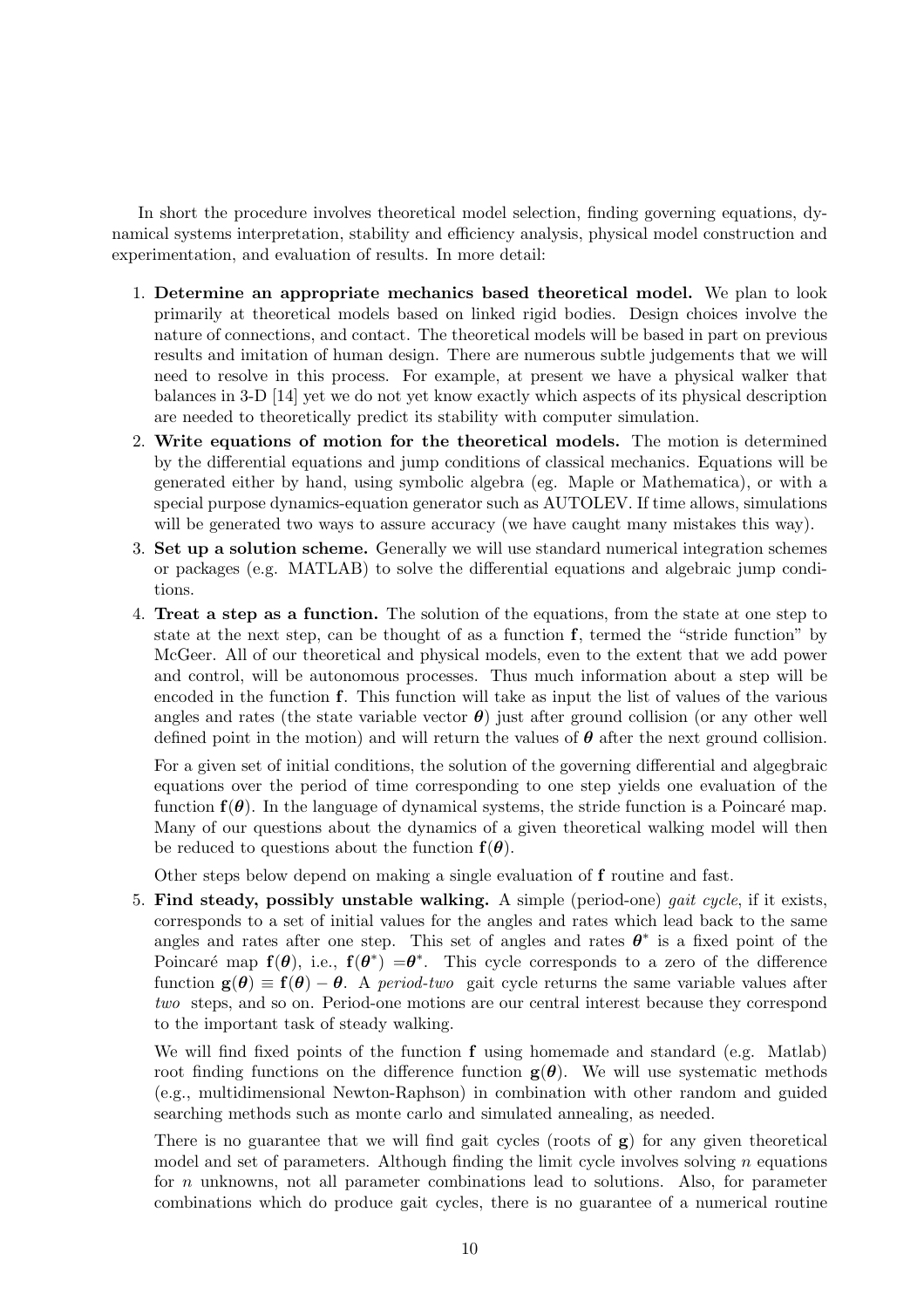finding them. The root finding aspects of the work will involve a mixture of intuitively based theoretical model definition, on starting new searches on known solutions, and on various numerical methods.

6. **Evaluate performance.** For each steady motion we need to evaluate the stability and other performance indices (e.g. measures of speed or efficiency) using analytically guided numerical methods. A simple and useful measure of stability comes from the eigenvalues of the derivative matrix **J** of the map **f**

$$
\mathbf{J} = \frac{\partial \mathbf{f}}{\partial \theta} \qquad \text{with components } J_{ij} = \frac{\partial f_i}{\partial \theta_j} \tag{2}
$$

The linearization *J* generally characterizes the dynamics when motion is close to a periodic walking cycle. Small perturbations  $\hat{\theta}$  to the limit cycle state vector  $\theta^*$  at the start of a step will grow or decay from the  $k$ <sup>th</sup> step to the  $k + 1$ <sup>th</sup> step approximately according to  $\hat{\boldsymbol{\theta}}^{k+1} \approx \mathbf{J}^k \hat{\boldsymbol{\theta}}$ . We plan to evaluate **J** by numerically evaluating **f** a number of times in a small neighborhood of  $\theta^*$ . We then numerically evaluate the eigenvalues  $\lambda_i$  of the linearization *J*. If all of the eigenvalues are small enough,  $|\lambda_i| < 1$  all sufficiently small perturbations will decay to  $\hat{\theta} = 0$  and the system will asymptotically approach its limit cycle. If the Jacobian has any eigenvalues outside the unit circle, any perturbation with a component along the corresponding eigenvector will bump the system divergently off the limit cycle — the cycle is unstable and can not be realized in an uncontrolled physical model. If an eigenvalue has magnitude of one, then the cycle is neutrally stable for infinitesimal perturbations along the corresponding eigenvector and such perturbations will neither shrink nor grow (to first order). Inevitably eigenvalues of magnitude 1 generally appear and do not affect balance stability. For example, the indifference of most of the 3-D devices to direction of travel generates an eigenvalue of 1 in the map.

We have found the eigenvalues of the linearization *J* to be a suprisingly useful characterization of stability. We will be on the lookout for how well this measure correlates with other possible stability indicators, such as measures of the size of the basin of attraction.

The important essence of passive dynamic research may end up in finding limit cycles without need for exponential stability. Because humans do have control and need to exercise this control to go where they want, slow instabilities may not be important. For example, many bicycles are passively stable in a limited range of speeds [24]. This stability is lost by a very slow instability at high speeds (starting typically at about 18 mph). Bicycle riders, on the other hand, only sense increased stability at higher speeds due apparently to the one decreasing eigenvalue. Passive instabilities that are easily controlled and have long time constants may have little cost of any kind to controlled biological systems.

On the other hand, the design of physical, absolutely-uncontrolled passive-dynamic walkers does depend on both motions and stability (finding fixed points of **f** and having the eigenvalues of the Jacobian **J** inside the unit circle on the complex plane). Besides stability, a theoretical model may need to satisfy other performance criteria such as acceptable foot clearance, sufficient knee-locking torques, minimal collisions, etc., high efficiency, high speed, etc. These criteria require that, for some purposes, we study the whole motion as a function of time  $\theta(t)$  associated with periodic heel-strike values (the fixed points of **f**).

7. **Tune the system parameters.** Given a limit cycle and various measures of performance, parameters will be tuned to improve performance (which also changes  $\theta^*$ ). For example, the successful final construction of our kneed robot depended completely on this numerical tuning.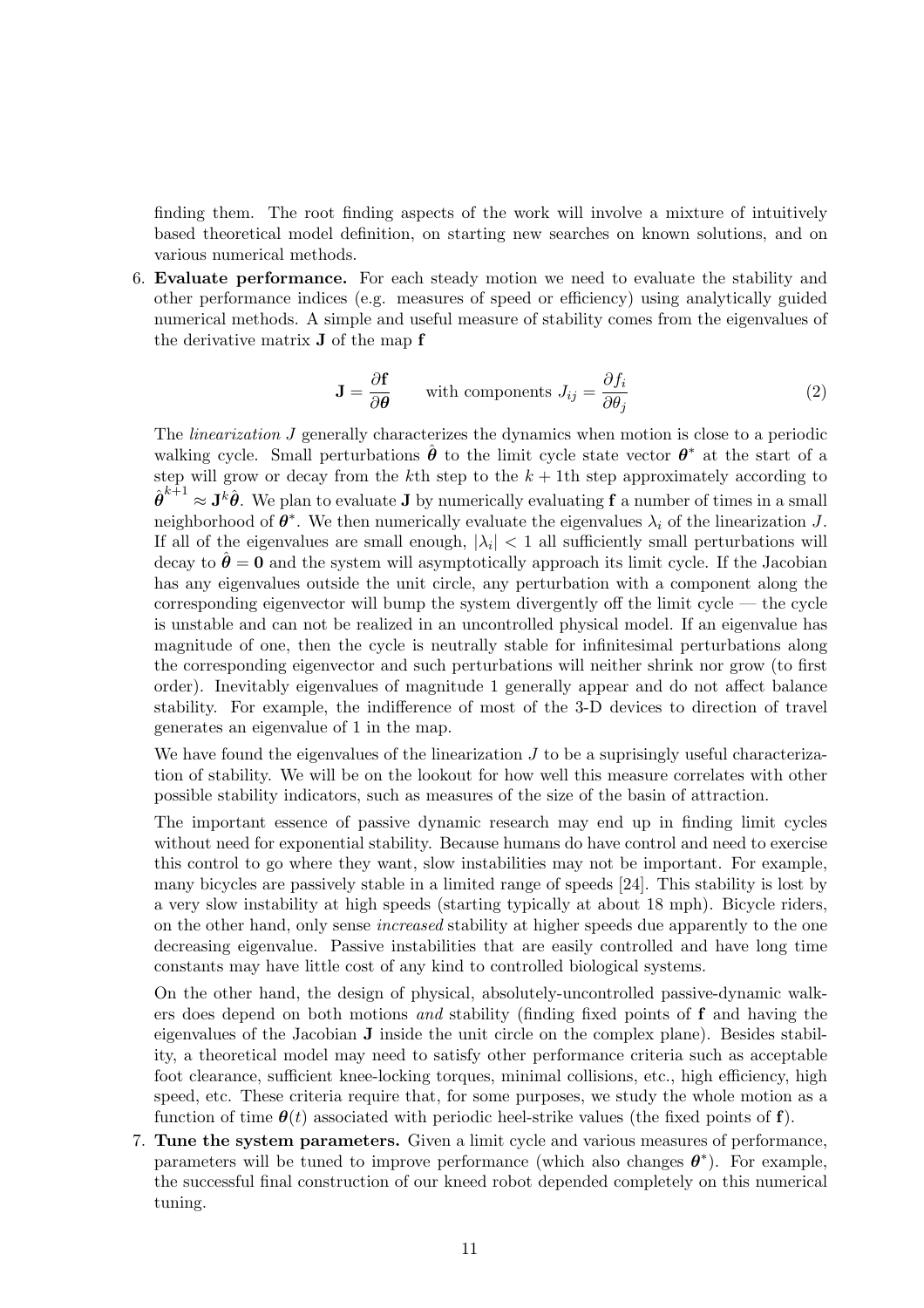A superficial counting analysis predicts that if the number of adjustable system parameters exceeds the number of degrees of freedom one should be able to decrease the magnitudes of all eigenvalues simultaneously. However there is no assurance that this generically possible process will not terminate at a local minimum above the stability threshohold  $(|\lambda_i| = 1)$ , or a parameter boundary before a stable parameter set can be found.

- 8. **Build a physical model.** Building physical devices may seem unneeded if we have good simulations. However, we have found that watching physical models is essential. We have found both errors in theoretical modeling (i.e. mistakes and bugs) and simulation opportunities (e.g. the tinkertoy walker) by looking at our physical models. Although the physical models we study are relatively simple, designing, building, and measuring the properties of prototypes often takes noticeable effort.
- 9. **Compare and analyze.** We will compare the results of the simulations and physical experiments with the design goals and with human walking data in the literature. For instance, do stable passive models have similar slope vs. speed scaling laws as compared to humans? We will also generate small simple analytical approaches such as those which led us to zero-slope walking and to our efficiency scaling results.

## **Proposed Models for Investigation**

We plan to study the models below using the methods outlined above. They are roughly in order from the most well-defined to the most open-ended.

#### **1. Theoretically model our physical 3-D walker.**

We have a working physical 3-D walking mechanism, as described in [14], but we do not yet have a theoretical/computational model that predicts its stability. Although this mechanism is not particularly anthropormorphic, we should understand what features make it stable before we go on to other 3-D theoretical or physical models. The theoretical model we plan to initially investigate is shown in figure 1b. Because our completed point-foot, no-hip-spacing, no-scrub torque, frictionless-joint calculation does not predict stability, we do not know if the physical model's stability essentially depends on foot curvature, hip spacing, foot scrub friction, or hipjoint friction. These technical questions about this simple mechanism need to be addressed in order to investigate how passive-dynamic mechanisms can contribute to the side-to-side balance of human wallking.

#### **2. Put our 2-D walkers onto 2 legs.**

Our physical model of our 2-D walker uses 4 legs to keep side to side balance. More convincing demonstration of the passive-dynamic concept depends on making more human-like mechanisms. At present we have no assurance that we can make a staticallly unstable 3-D mechanism that balances from side to side without the use of strange mass distributions like that of the 3-D physical toy described above. There are ways to achieve side to side balance without 4 legs, however. The German patent (Bechstein and Uhlig, Dec 5, 1912,  $\#7453$  — see especially figure 8 therin) describes a means of controlling the side to side wobble of walking toys using polygonal feet bottoms that vaguely resemble the bottoms of human feet. Unlike our 2-D walker, the toys described in the patent do not have knees and did not need dynamics for fore-aft balance. But the idea might still be useful for our physical models. Further, maybe a mechanism like that described by Allison (U.S. Patent  $\#$  1,207,464, 1916) can be used to keep the ground contact foot trajectories more in line (as for human gait).

The combination of these two ideas, 1) guiding the walkers body using ground contact feet that are developable surfaces and 2) guiding the leg pivot at the hip so that the stance leg passes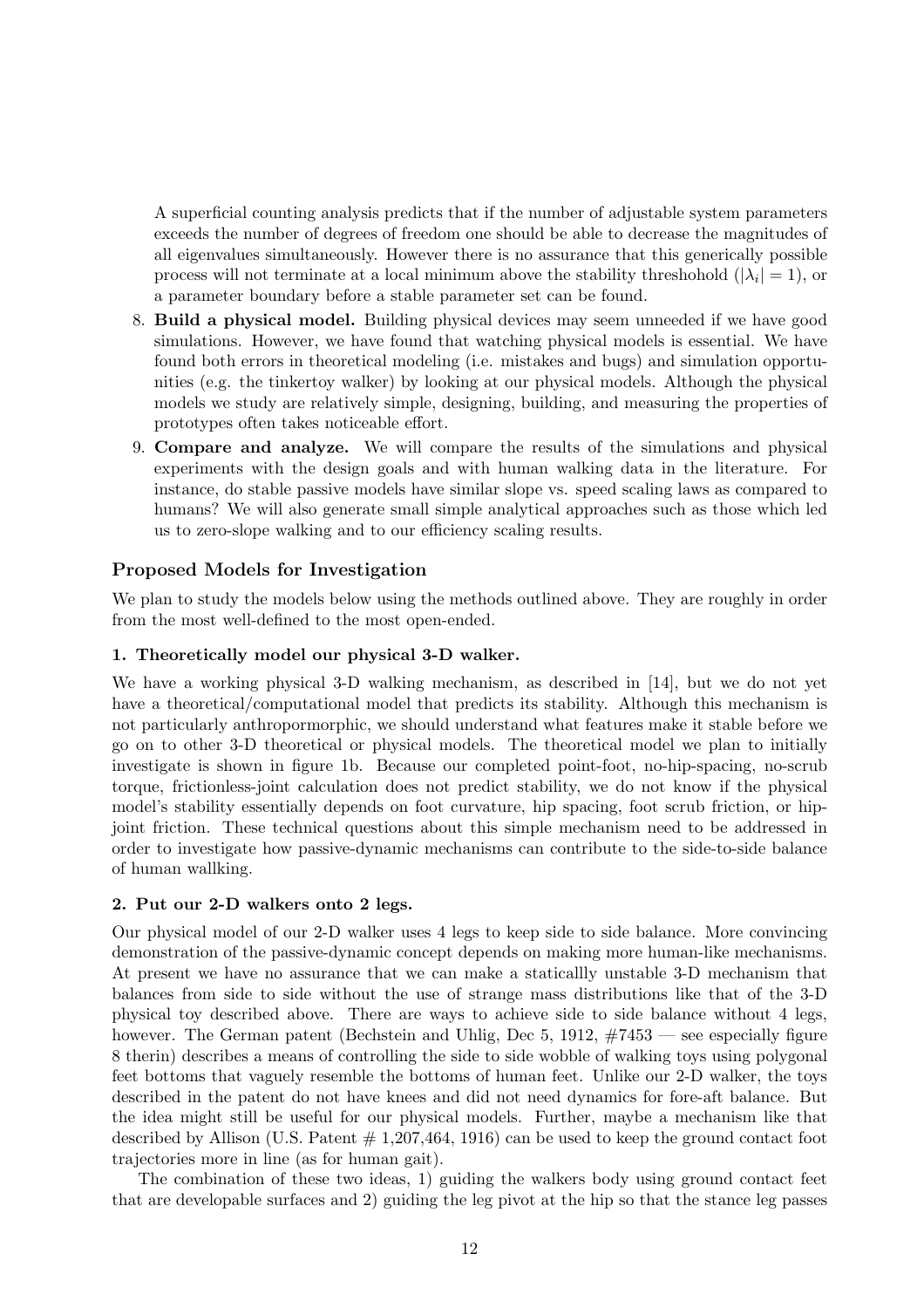more under the body, may allow us to build a two legged robot with the anthropomorphic gait and the reasonable mass distribution of our present four-legged robot.

Construction of such a mechanism would help demonstrate the relevance of 2-D analysis to 3-D gait and enhance our ability to communicate the utility of the passive-dynamic approach to more skeptical observers.

#### **2-D walker with an upper body.**

An obvious short-coming of all passive-dynamic modeling to date is in the lack of an upper body. Chopped-at-the-waist theoretical and mechanical models may represent the motions of a more complete mechanism, but this has yet to be demonstrated. McGeer [36] intended - but did not pursue - an idea to use an ingeneous actuator and simple feedback to control the motion of the upper body relative to the legs. But there seems every reasonable hope that a theoretical model with an upper body, or even with arms, could have at least *unstable* limit cycle motions.

Given the success of previous McGeer-like theoretical models, one can hope for finding a passive stabilization strategy. Recently Goswami et al. (private communication) have shown that adding torsional dampers significantly enhances stability of body-less theoretical models (at some cost in efficiency presumably). There might be a combination of torsional springs and dampers that would stabilize walking motions even with an upper body.

Such a theoretical model might not have too great a relevance for healthy humans because the simulation of springs is most accurately accomplished with tiring co-contraction (which is often avoided by humans). But it does point towards the utility of passive measures for prosthetics and towards simple, spring or damper simulating control laws.

#### **3-D walker with more body parts**

Depending on the successes and insights from the above theoretical modeling and physical construction, we plan to move on to a three dimensional theoretical model with more body parts. Some ideas to pursue in three dimensional theoretical modeling and possibly physical construction include knees, upper body, arms, and a head with hip spacing, mass distributions, etc. based on existing human data (e.g. [50]).

What are the phase relations of the body parts in the passive motions and how do they compare to human motions? Although we do not expect to find stable passive motions with so many degrees of freedom, the similarities and dissimilarities of any limit cycles with human motion would be informative. Good agreement would point towards stable controlled human motion being controlled unstable passive motion.

#### **Ankles**

Human walking is typically not powered by gravity but primarily by ankle flex as a foot is leaving the ground at the end of its stance phase.

Tendons and muscles can act like springs to store and release energy [3] [41]. Springs might also be an effective energy-recovery mechanism in theoretical walking models, as they have been found to be in the theoretical running models of [34]. The mechanism by which springs could improve the efficiency of low-speed walking has not yet revealed itself to us, however.

Preliminary investigations suggest that the energy scaling law  $(1)$ , in which the cost of locomotion increases with the fourth power of speed, is a lower bound on energetic cost for rigid-body springless theoretical models. Investigation of a 2-D theoretical model with springy ankles might be a starting point for learning the possible role of springs in walking.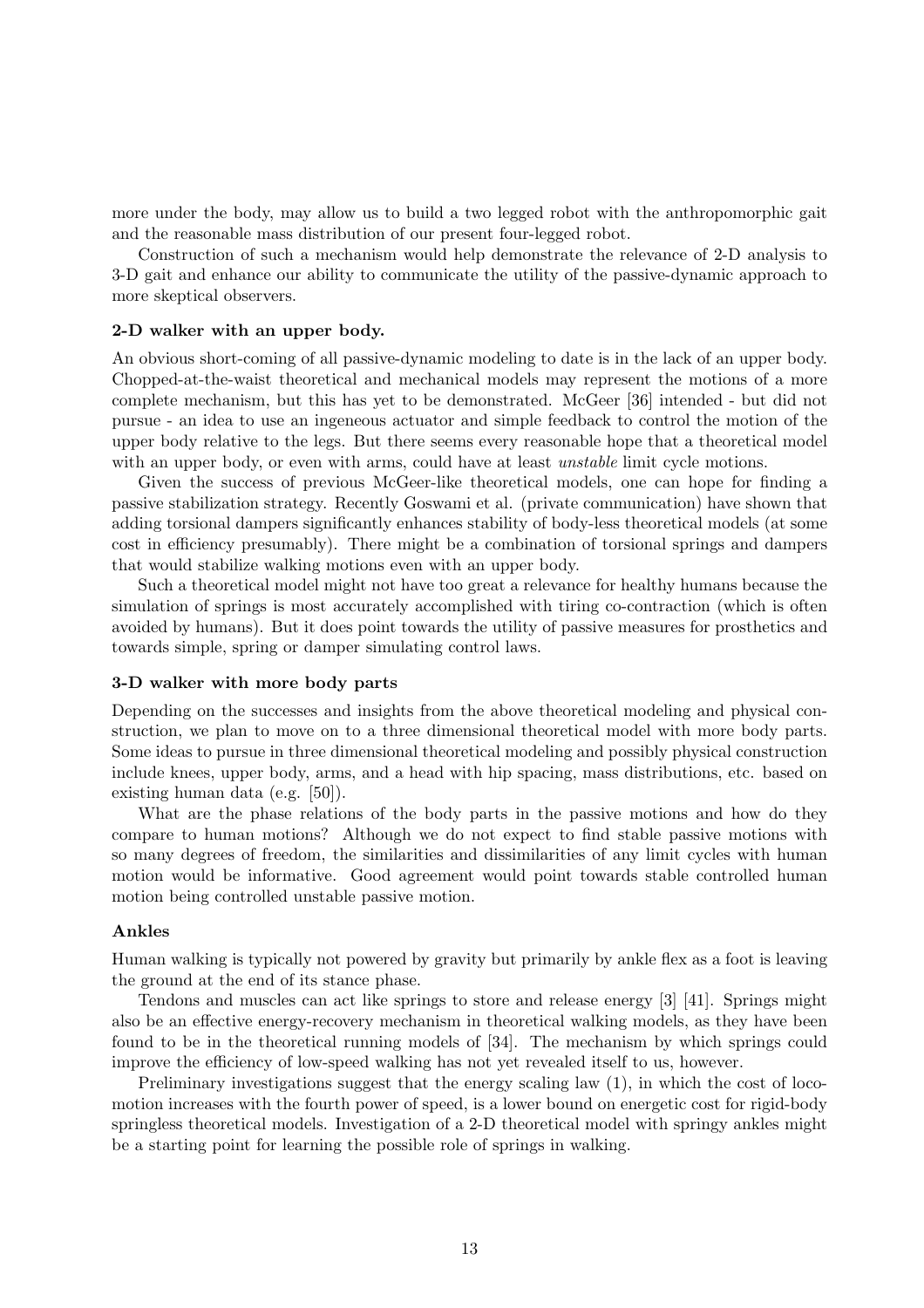#### **Powered walking.**

Ultimately, actuated theoretical models (e.g. [53]) possibly using sophisticated muscle descriptions (e.g., [59]) will probably yield the most accurate predictions of gait. Airplanes need engines and people need muscles. In the passive models gravity is used as a proxy for muscle power (see page 3). We propose to more directly investigate the utility of the fully passive approach by trying simple actuation strategies instead of gravity. Simple powered physical models might also be built.

My student John Camp [10] recently simulated straight leg 2-D walking without knees but with a primitively powered and controlled ankle and found stable gait on level ground [10]. A more anthropomorphic powered theoretical and/or physical model could probablyy be made stable and efficient with primitive control.

Because there are options for how power is added, the introducion of power is necessarily the introduction of control. However, we would like to preserve the spirit of the passive-mechanics approach by keeping the adjustable power parameters to be extremely simple. Such simple powering parameters could be switch-on or switch-off conditions that only depend on the internal configuration and not on sensed orientation, for example.

The videos of the recently publicized 4000 watt, \$10,000,000+ Honda Humanoid Robot (about which little is officially known) provide insight into the extreme cost, difficulty, and inefficiency of attempting control-based walking (for both robots and humans, presumably). It seems likely that that the human body's design and control scheme(s) are more like finding and operating near passive motions, and then adding small amounts of actuation. Perhaps passive dynamics, coupled with a negative-work minimization strategy [48], may simply explain much of the nervous system's coordination scheme for locomotion. We believe that an energy-minimization approach may lead to efficient and human-like theoretical models of walking as well as more realistic physical models.

Various studies have postulated optimization schemes for human gait - e.g., [15]. Can a minimum-muscle-work optimization scheme lead to a realistic but nearly passive theoretical human walking model? We do not plan to implement 3-D theoretical models with realistic tendon geometry and muscle constitutive laws. Such more-realistic theoretical models will be more ably assembled by other research teams. However, the relation between energy optimization and the strengths and shortcomings of the passive approach may be highlighted by our simple theoretical models.

#### **Pathological gait.**

There may be some correlation between parameter effects in passive or simply powered theoretical walking models, and in some cases of pathological gait where the causes are mechanical (and not neurological) in nature.

We would like to better understand the effects of mass distribution on the existence and characteristics of possibly awkward passive kneed and straight-legged gaits. One possible parameter study uses a pointfoot walker, and keeping the legs symmetric, introduces two parameters *w* and  $\ell$  to locate the center of mass of the leg. (These parameters are labelled  $w_S, w_t, \ell_S, \ell_T$  in figure 3a, but for straight-leg walkers only  $w$  and  $\ell$  are necessary.) We imagine that as  $w$  is incremented, passive solutions will cease to exist at some value *w*∗. Does this value relate to the morphology of gait-impaired subjects? Can the analytic solution predict the existence or non-existence of gait? Our experience thus far has indicated that gait is highly sensitive to *w*. If this is also true in humans, then subtle changes in morphology might account for some gait irregularities. A natural extension of his project would be to collect normal and abnormal gait and subject morphology data from the literature and test our analytic predictions.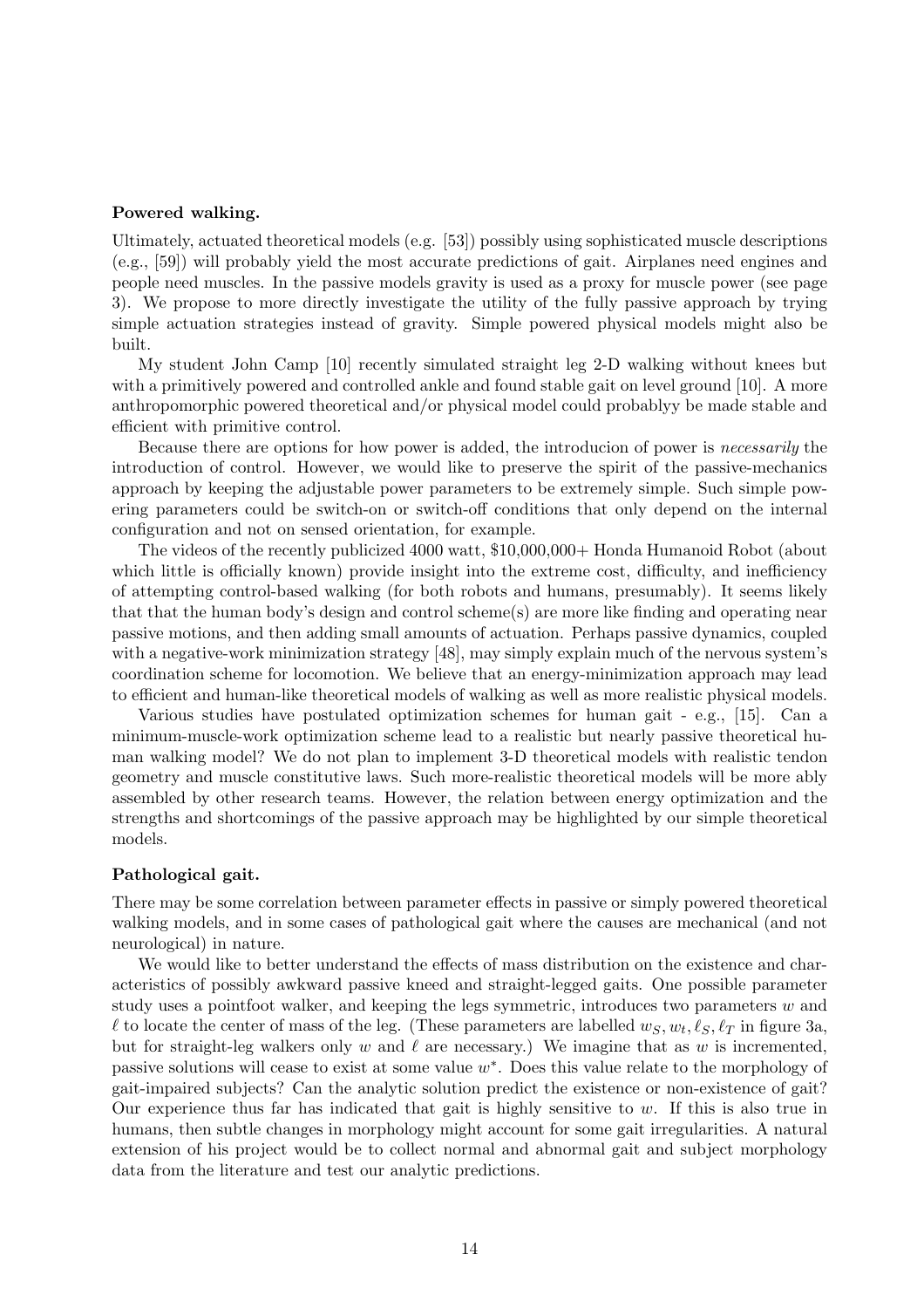We can then repeat this procedure  $(1)$ - $(3)$  for height  $\ell$  of the center of mass along the leg or other parameters in other theoretical models, as seems appropriate.

#### **Running.**

In the spring of 1996, two undergraduates, Michel Maharbiz and Pedro Felzenswalb, began a numerical investigation of passive dynamic running in 2D using a theoretical model like that simulated by Raibert [47] but using the nonlinear-dynamics approach. Interestingly, they found, as had [34] for a different theoretical running model, that unstable passive running motion on level ground at finite speed. That is, with a massless foot idealization, 100% efficient locomotion is possible for Raibert-like hopping machines. Although running is not our main focus, a possible goal is to find a single theoretical model that, with the tuning of a single parameter, is capable of both walking and running gaits. One possibility would be to more carefully explore a theoretical model like the walk/run model proposed by Alexander [1].

### **Fundamental questions about efficiency and stability**

The results from theoretical running and walking models raises a fundamental theoretical question. Is it possible to have an asymptotically stable locomotion mechanism that is also perfectly efficient? The theory of Hamiltonian systems does not apply to walking machines because, by virtue of their intermittent contact, they are non-holonomic [49]. We know from our study of bicycle stability and the like that non-holonomic systems can have asymptotic stability even without dissipation. Can legged mechanisms also be made stable without dissipation? Although this is partially a question in pure mechanics it also pertains to humans. We are used to thinking of efficiency and stability as design trade-offs. But, as far as we know, this is not a fundamental restriction. Insight into these issues is relevant to understanding healthy humans and also to prosthetic corrections.

# **Goals, potential impact, and biomedical relevance**

Use of passive or crudely controlled theoretical and physical models to gain understanding of locomotion may lead to other long term applications in rehabilition and orthotics.

#### **Functional Neuromuscular Stimulation and Prosthetics**

One of the more direct applications of our work could be in the area of Functional Neuromuscular Stimulation (FNS). FNS offers a way to restore some motion to paraplegic patients by applying external electrical stimulation to muscles which, because of injury or other reasons, have become paralyzed. In addition, FNS can improve limb range of motion, muscle strength, and bone mineralization [32].

Some drawbacks to FNS, from [58], include the following: **a)** the low strength of electricallystimulated muscle, **b)** the difficulty in fine-tuning resulting muscle forces, **c)** a heavy reliance on orthotics for balance, and **d)**) a lack of knowledge regarding the mechanics of the muscles, joints, and body.

Our approach addresses these issues as follows:

**a)** Research in prosthetic design by [5, 16] has shown that the mass distribution of the prosthesis has an effect on the oxygen consumption of the user and on their gait. Operating near a passive gait cycle is energetically efficient as compared to other control strategies. If parameters in the legs are tuned properly as in [18] passive gait cycles can exist with arbitrarily low energy demand. These cycles might be used as a basis for FNS using smaller muscle forces and reducing muscle fatigue.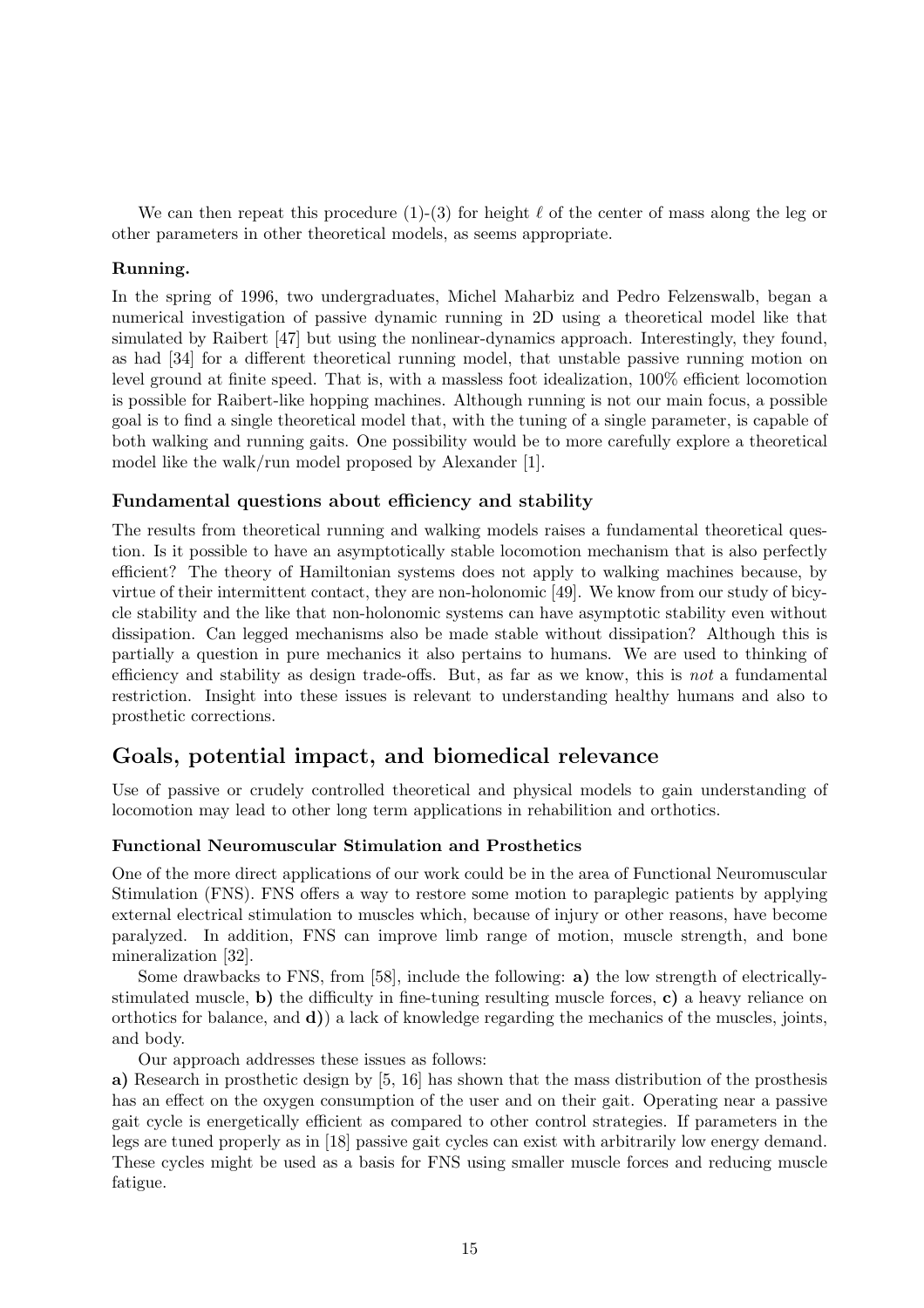**b)** Passive gait cycles can be asymptotically stable; that is, small disturbances decay over time. We believe that simple powering schemes on level ground will produce stable gait as well. With this type of control, minor variations in muscle force or duration will not destabilize the gait. Thus both the size of muscle force needed for balancing purposes and the fineness with which it needs to be controlled might be reduced using passive-dynamic strategies.

**c)** Use of passive-dynamic stability could potentially reduce the need for awkward balancing paraphernalia. Some time in the future we invisage clinical use of dynamically stable, 3-D, anthropomorphic theoretical models, adjusted to the subject's parameters. Prosthetics and braces would then be designed using the theoretical model so as to gain efficient and stable motions as easily as possible. Similarly, prosthetic designs could be better tuned, by using the passive dynamic approach, to provide stability with a minimum of awkward hardware.

**d)** Stable passive-dynamic models remain stable when mechanical parameters are only changed slightly. Thus designs based on very stable limit cycles may make less demand on exact knowledge of system parameters.

#### **Educational mission**

The view of coordination as being neuro-muscular is deeply implanted in the consciousness of the medical community. We believe our work can have an impact on a variety of medical practicioners and researchers. Better appreciation of the *fact* that pure mechanics governs much of how humans move might have many useful subtle consequences. We believe our work, well communicated, will have a positive effect by contributing to a change in the way therapists, doctors, and medical researchers think about coordination and locomotion. Some of the methods we are using and developing are applicable to powered and controlled prosthetic designs as well.

The nonlinear-dynamics parametric-design approach provides a systematic way to tune control parameters. We believe that as reserchers come to understand the approach which we propose to use (but do not claim as original), it will largely replace real-time continuous feedback controls in both robotics and human gait synthesis. Many researchers doing numerical simulations of human motion, for example, are not yet aware of the utility of the non-linear dynamics tools to help them find stable motions (such as the interpretation of a limit cycle as a fixed point, and linearization of the fixed point as a measure stability) . Our work, properly communicated, should help spread the use of these tools.

I generally work with 1-5 undergraduate students together with the graduate students. Undergraduates typically receive class credit for their work. Accomplishments of the undergraduate in my lab include the construction of working passive walkers, writing walking simulations, developing methods to accurately measure walker parameters, and theoretical modeling of straight-legged and kneed walkers using Working Model simulation software. I believe I have had a big impact on the intellectual growth of some of these students.

## **Summary**

I believe that deeper understanding of passive strategies will lead to an understanding of the need for, and efficient strategies for the use of, nerves and muscles in healthy humans. Similarly I think that learning the limits of passive solutions can guide the design of controllers and motors in orthotics and robotics.

These are the basic reasons that our studying theoretical and physical passive-dynamic models of human locomotion will be relevant and useful.

1. Passive-dynamic models can have three key features which healthy people have, and which are desirable for both prosthetics and robotics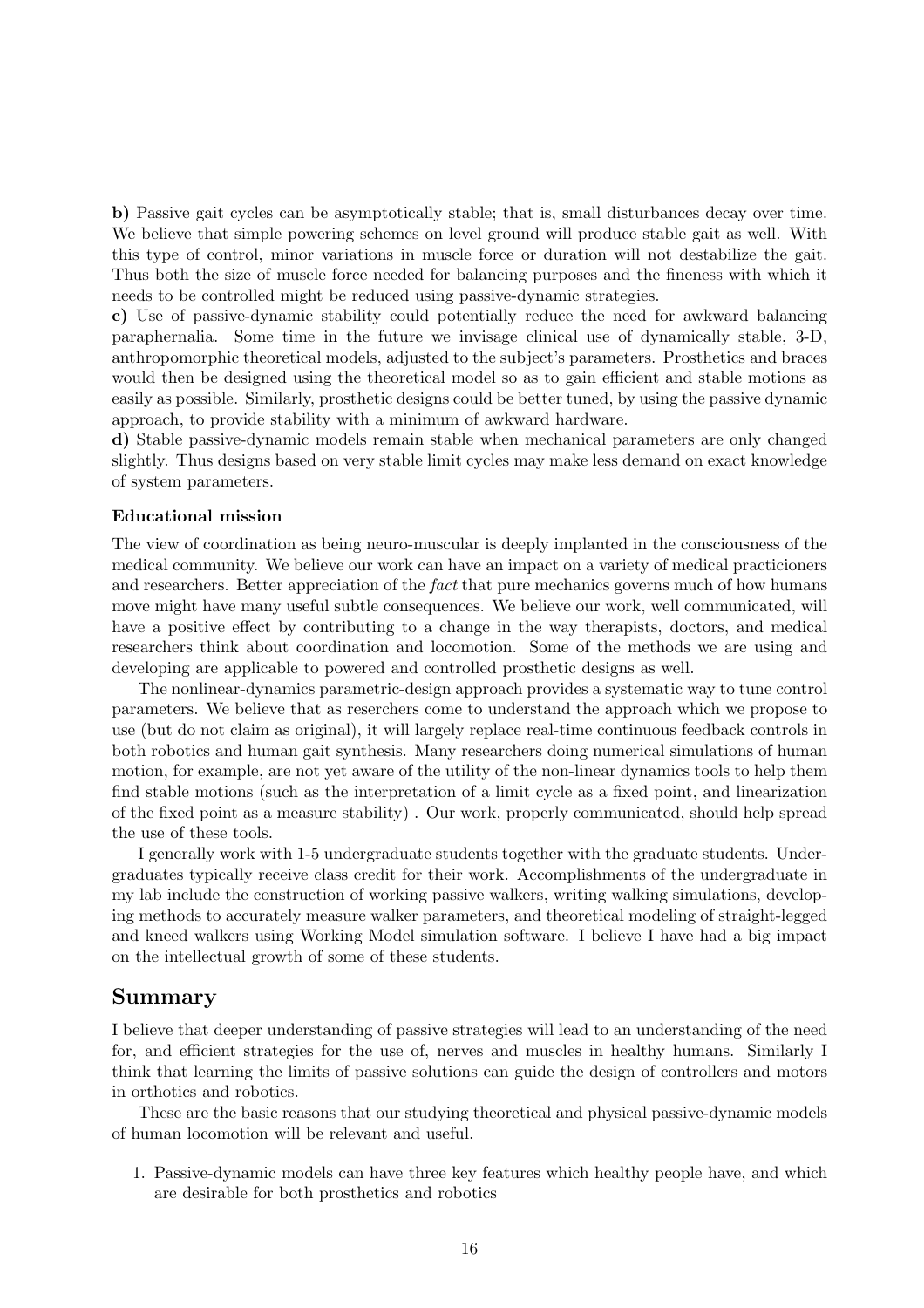- (a) existance of human-like gait,
- (b) efficient gait, and
- (c) stable gait.
- 2. Human coordination strategies may well be close to passive-dynamic strategies. Thus insight gained in this research increases understanding of humans.
- 3. Passive-dynamic models are simple enough so that deeper insights are possible.
- 4. Stable passive-strategies provide an approach to more robust synthesis of stable gait.
- 5. Better understanding of passive strategies will be useful in the design and fitting of both low-tech and high-tech prosthetic devices.

My background and abilities in mechanics and modeling are well suited to this research. My lab's work is now, as far as I know, the most advanced research on these topics in the world. We are in a good position to make significant further contributions with the help of NSF funding.

# **Results from previous funding**

The undergraduate research group described above has been mostly funded recently through a three-year grant from the NSF Research Experience for Undergraduates (REU) program (award  $\#$  9300579, 8/15/93-7/31/96, total funding: \$150,377). This program is designed to give research exposure to qualified undergraduates who are considering graduate school. There are about 10 students selected to work each summer among several research groups in the department, including my lab. Special consideration is given to applications from minority and/or underrepresented students in engineering.

A 1984-90 NSF PYI award allowed the hiring of post-doc Jim Papadopoulos and the start of my biomechanics education.

## **Human resources**

#### **Graduate students**

At present, I am advising two graduate students. Mike Coleman who defended his dissertation in May 1997, and is completing final revisions [11]. Coleman's describes his study of McGeer's rimless wheel and preliminary investigations of the point-foot walker in 3D.

Mariano Garcia, my other graduate student and an NSF fellow, has been reproducing and extending McGeer's research in kneed walking, as described above. He will be working closely with me on the initial parts of this research. It is expected that Garcia will complete his PhD dissertation by the end of the first year of this grant and that a new student will join the research effort for the final two years.

Anindya Chatterjee finished his PhD at the end of 1996: It was entitled 'Algebraic Collision Laws For Rigid Bodies.' He also recently co-authored 3 papers on basic issues in rigid body collisions and is still working with us on walking issues.

Other less recent students have included Frank Horowitz and Jeff Nussbaum, who worked on friction in theoretical earthquake models, Suresh Goyal, who studied friction laws for robotics, and Scott Hand, whos master's thesis was about the "passive-dynamics" of a bicycle [24].

## **Undergraduate education**

Outside of the laboratory I am heavily involved in undergraduate teaching, especially in dynamics. In the last 4 years I have co-authored a class-test draft of a dynamics textbook for Oxford University Press which is expected to be complete in August 1998.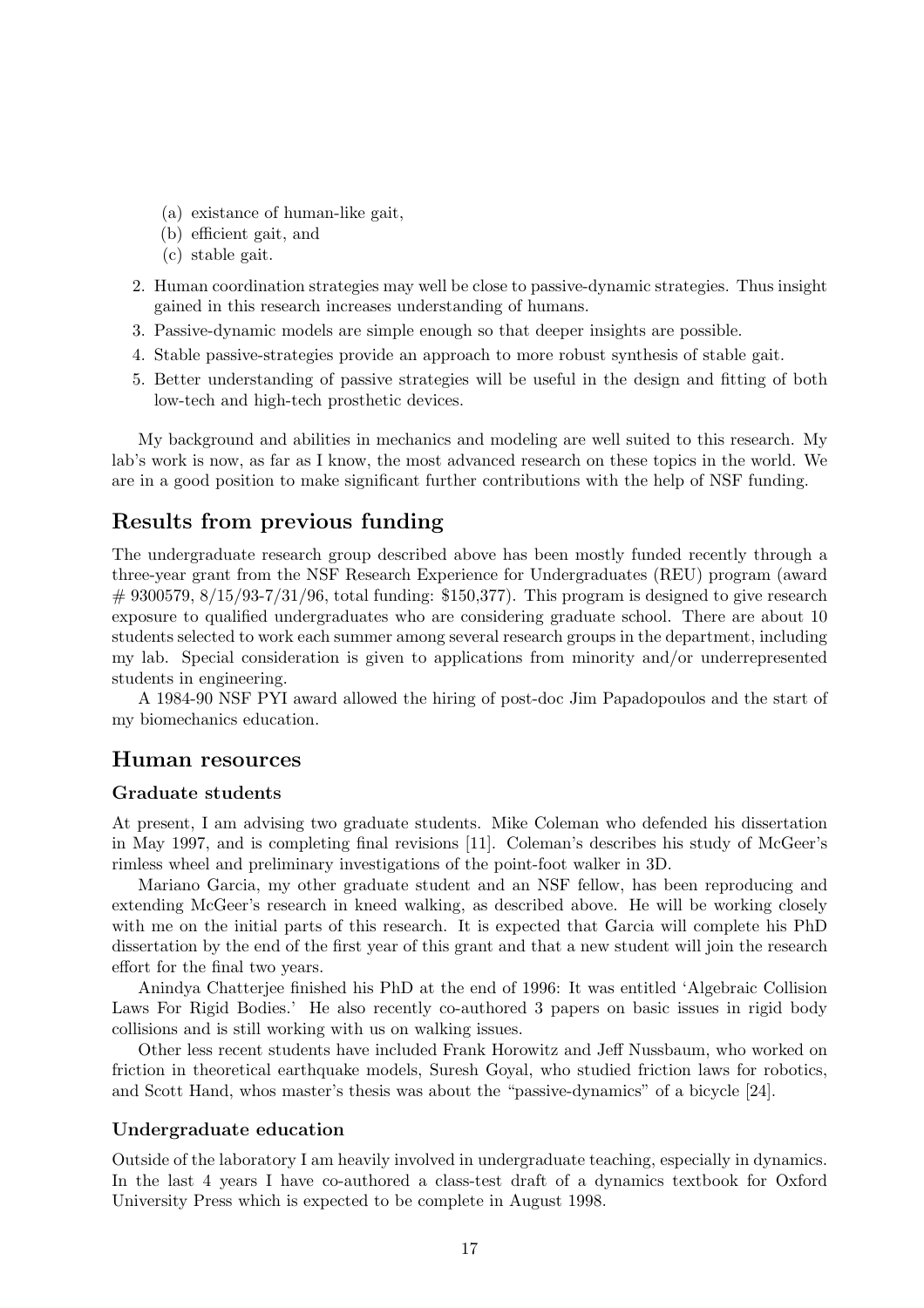# **D. References Cited**

- [1] R. M. Alexander. Simple models of human motion. Applied Mechanics Review, 48:461–469, 1995.
- [2] R. McN. Alexander. Optimum walking techniques for quadrupeds and bipeds. J. Zoology, London, 192:97–117, 1980.
- [3] R. McN. Alexander. Three uses for springs in legged locomotion. International Journal of Robotics Research, 9(2):53–61, 1990.
- [4] R. McN. Alexander. Energy-saving mechanisms in walking and running. J. Exp. Biol, 160:55– 69, 1991.
- [5] T. M. Bach, O. M. Evans, and I. G. A. Robinson. Optimization of inertial characteristics of the transfemoral limb prostheses using a computer simulation of human walking. Proceedings of the Eighth Biennial Conference of the Canadian Society for Biomechanics, pages 212–213, 1994.
- [6] J. V. Basmajian and R. Tuttle. EMG of locomotion in gorilla and man. In Control of Posture and Locomotion, pages 599–609. Plenum Press, New York, 1973.
- [7] Royce Beckett and Kurn Chang. An evaluation of the kinematics of gait by minimum energy. Journal of Biomechanics, pages 147–159, 1973.
- [8] V. V. Beletskii. Nonlinear effects in dynamics of controlled two-legged walking. In Nonlinear Dyanmics in Engineering Systems, pages 17–26. Springer-Verlag, 1990.
- [9] Rob Bennet and Tim Cardanha. Dynamic keel project. Report on a dynamic keel to stabilize an otherwise unstable boat. Project advisor: Andy Ruina. Available from the Human Power, Biomechanics, and Robotics Lab at Cornell University., 1991.
- [10] John Camp. Powered "passive" dynamic walking. Masters of Engineering Project Report, Cornell University. Describes a simple, open-loop powering scheme to produce stable gait on level ground for a two-link biped. Available from the Human Power, Biomechanics, and Robotics Lab at Cornell University., 1997.
- [11] M. J. Coleman. A Stability Study of a Three-dimensional Passive-dynamic Model of Human Gait. PhD thesis, Cornell University, Ithaca, NY, 1997. Defended and being revised.
- [12] M. J. Coleman, M. Garcia, A. L. Ruina, J. S. Camp, and A. Chatterjee. Stability and chaos in passive-dynamic locomotion. In press for Proceedings of the 1997 IUTAM Symposium on New Applications of Nonlinear Dynamics and Chaos in Mechanics, 1997.
- [13] Michael Coleman, Anindya Chatterjee, and Andy Ruina. Motions of a rimless spoked wheel: A simple 3D system with impacts. Dynamics and Stability of Systems, 12(3):139–160, 1997.
- [14] Michael Coleman and Andy Ruina. An uncontrolled toy that can walk but cannot stand still. submitted to Physical Review Letters, 1997.
- [15] J. J. Collins. The redundant nature of locomotor optimization laws. Journal of Biomechanics, 28:251–267, 1995.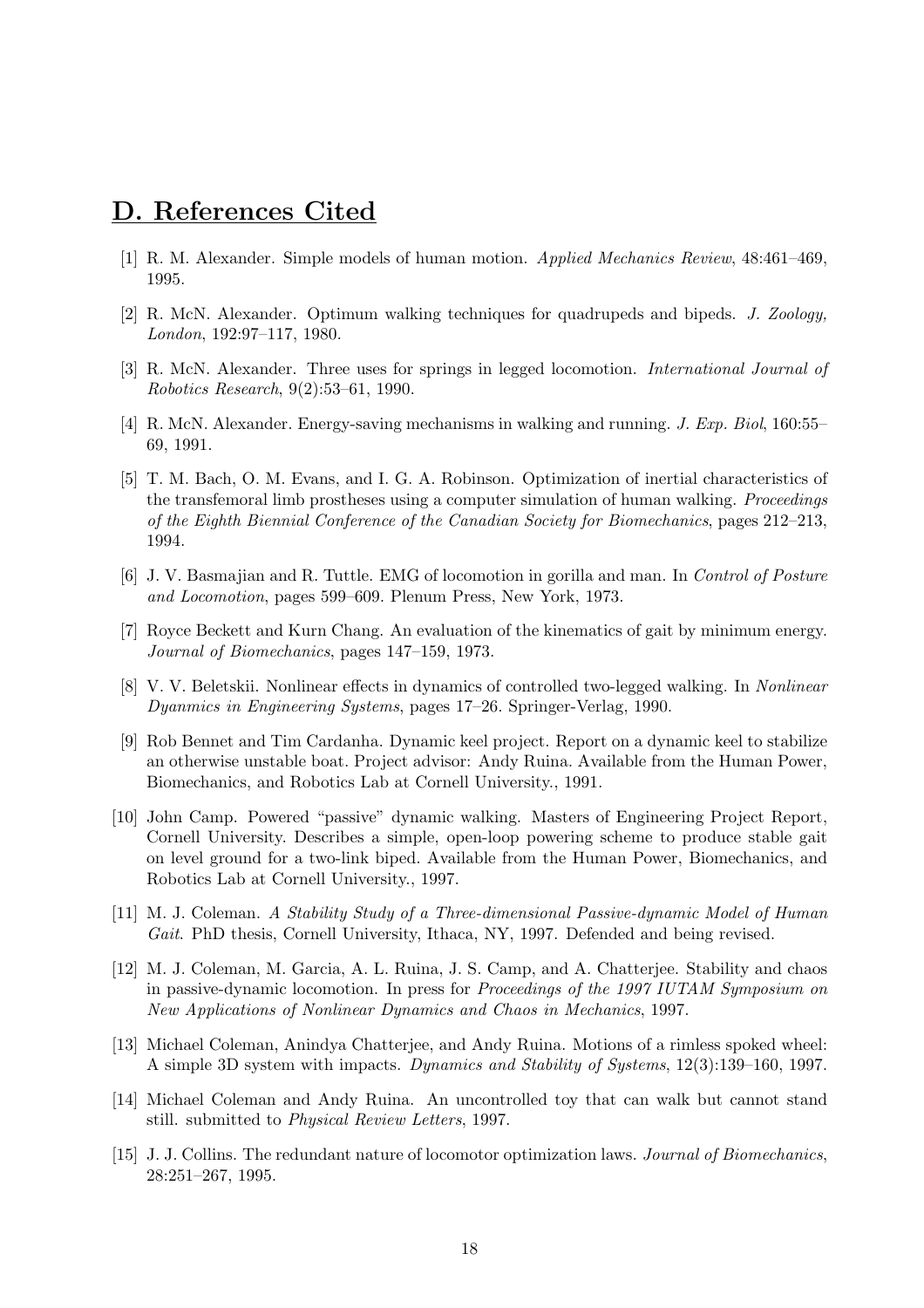- [16] J. M. Donn, D. Porter, and V. C. Roberts. The effect of footwear on the gait patterns of unilateral below-knee amputees. Prosthetics and Orthotics International, 13:140–144, 1989.
- [17] J. Victoria Fowble and Arthur D. Kuo. Stability and control of passive locomotion in 3D. Proceedings of the Conference on Biomechanics and Neural Control of Movement, pages 28–29, 1996.
- [18] Mariano Garcia, Anindya Chatterjee, and Andy Ruina. Speed, efficiency, and stability of small-slope 2-d passive dynamic bipedal walking. submitted for ICRA98, expanded version in preparation for International Journal of Robotics Research, 1997.
- [19] Mariano Garcia, Anindya Chatterjee, Andy Ruina, and Michael Coleman. The simplest walking model: Stability, complexity, and scaling. ASME Journal of Biomechanical Engineering, 1997. in press.
- [20] Mariano Garcia, Andy Ruina, Michael Coleman, and Anindya Chatterjee. Passive-dynamic models of human gait. Proceedings of the Conference on Biomechanics and Neural Control of Movement, pages 32–33, 1996.
- [21] Ambarish Goswami, Bernard Espiau, and Ahmed Keramane. Limit cycles and their stability in a passive bipedal gait. International Conference on Robotics and Automation, 1996.
- [22] Ambarish Goswami, Bernard Espiau, and Ahmed Keramane. Limit cycles in a passive compass gait biped and passivity-mimicking control laws. Journal of Autonomous Robots, 1997. In Press.
- [23] Ambarish Goswami, Benoit Thuilot, and Bernard Espiau. Compass-like bipedal robot part I: Stability and bifurcation of passive gaits. INRIA Research Report No. 2996, 1996.
- [24] R. Scott Hand. Comparisons and stability analysis of linearized equations of motion for a basic bicycle model. Master's thesis, Cornell University, Ithaca, NY, 1988. Advisors: Andy Ruina & James Papadopoulos.
- [25] Herbert Hatze. Neuromuscular control systems modeling: A critical survey of recent developments. IEEE Transactions on Automatic Control, AC-25:375–385, 1989.
- [26] Mont Hubbard. Lateral dynamics and stability of the skateboard. Journal of Applied Mechanics, 46:931–936, 1979.
- [27] Yildirim Hurmuzlu. Dynamics of bipedal gait I: Objective functions and the contact event of a planar five-link biped. Journal of Applied Mechanics, 60:331–336, 1987.
- [28] Yildirim Hurmuzlu, Cagatay Basdogan, and James J. Carollo. Presenting joint kinematics of human locomotion using phase plane portraits and poincaré maps. Journal of Biomechanics, 1993.
- [29] Yildirim Hurmuzlu and Gordon Moskowitz. The role of impact in the stability of bipedal locomotion. Dynamics and Stability of Systems, 1:217–234, 1986.
- [30] Yildirim Hurmuzlu and Gordon Moskowitz. Bipedal locomotion stabilized by impact and switching: I. two- and three- dimensional models. Dynamics and Stability of Systems, 2:73– 96, 1987.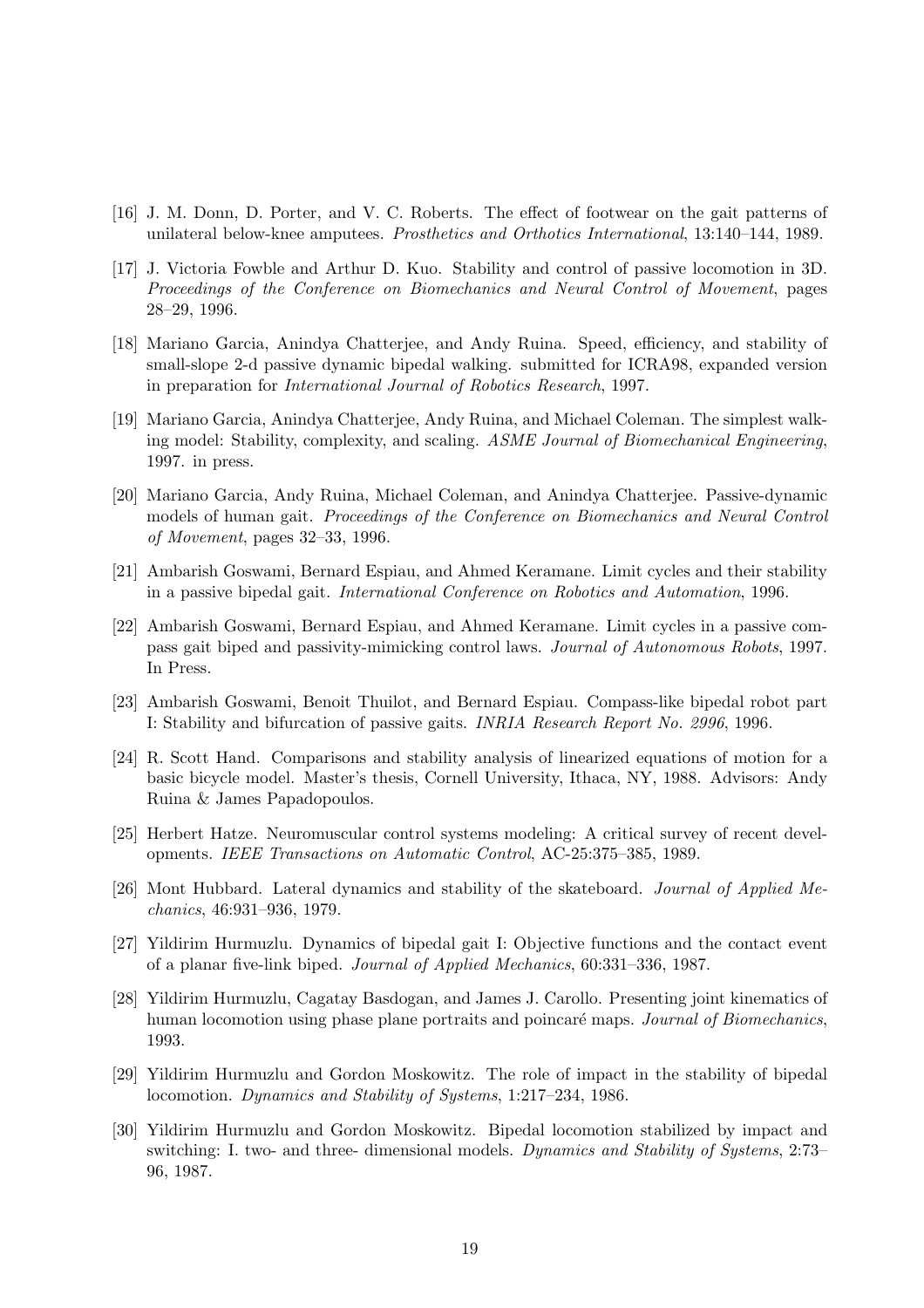- [31] Ming-Shuang Ju and J. M. Mansour. Simulation of the double-limb support phase of human gait. Journal of Biomechanical Engineering, 110:223–229, 1988.
- [32] Rudi Kobetic, E. B. Marsolais, and H. J. Chizeck. Control of kinematics in paraplegic gait by functional electrical stimulation. Proceedings of the 10th Annual IEEE Conference on Engineering in Medicine and Biology, page 1579, 1977.
- [33] Tad McGeer. Powered flight, child's play, silly wheels, and walking machines. Technical report, Simon Fraser University, Burnaby, British Columbia, Canada, 1989.
- [34] Tad McGeer. Passive bipedal running. Proceedings of the Royal Society of London: Biological Sciences, 240:107–134, 1990.
- [35] Tad McGeer. Passive dynamic walking. International Journal of Robotics Research, 9:62-82, 1990.
- [36] Tad McGeer. Passive dynamic walking video. Personal Communication, 1990.
- [37] Tad McGeer. Passive walking with knees. Proceedings of the IEEE Conference on Robotics and Automation, 2:1640–1645, 1990.
- [38] Tad McGeer. Passive dynamic biped catalogue. In Proceedings of the 2nd International Symposium of Experimental Robotics. Springer-Verlag, New York, 1991.
- [39] Tad McGeer. Principles of walking and running. In Advances in Comparative and Environmental Physiology. Springer-Verlag, Berlin, 1992.
- [40] Tad McGeer. Dynamics and control of bipedal locomotion. Journal of Theoretical Biology, 163:277–314, 1993.
- [41] Thomas McMahon. Muscles, Reflexes, and Locomotion. Princeton University Press. Princeton, NJ, 1984.
- [42] Simon Mochon and Thomas McMahon. Ballistic walking: An improved model. Mathematical Biosciences, 52:241–260, 1980.
- [43] Barbara Moran. Back to basics. emerging science of passive dynamics, noting pams satellite attitude control and robot design. New Scientist, 151:32–35, 1996.
- [44] W. L. Nelson. Physical principles for economies of skilled movements. Biological Cybernetics, 46:135–147, 1983.
- [45] Marcus Pandy and Necip Berme. A numerical method for simulating the dynamics of human walking. Journal of Biomechanics, 21:1043–1051, 1988.
- [46] Marcus Pandy and Necip Berme. Synthesis of human walking: A planar model for single support. Journal of Biomechanics, 21:1053–1060, 1988.
- [47] Marc Raibert. Passive dynamic running. In Experimental Robotics I: First International Symposium, 1989.
- [48] Andy Ruina. Avoid negative work: A paradigm for the efficient design and control of robots and animals for locomotion and other tasks. Paper in progress, 1997.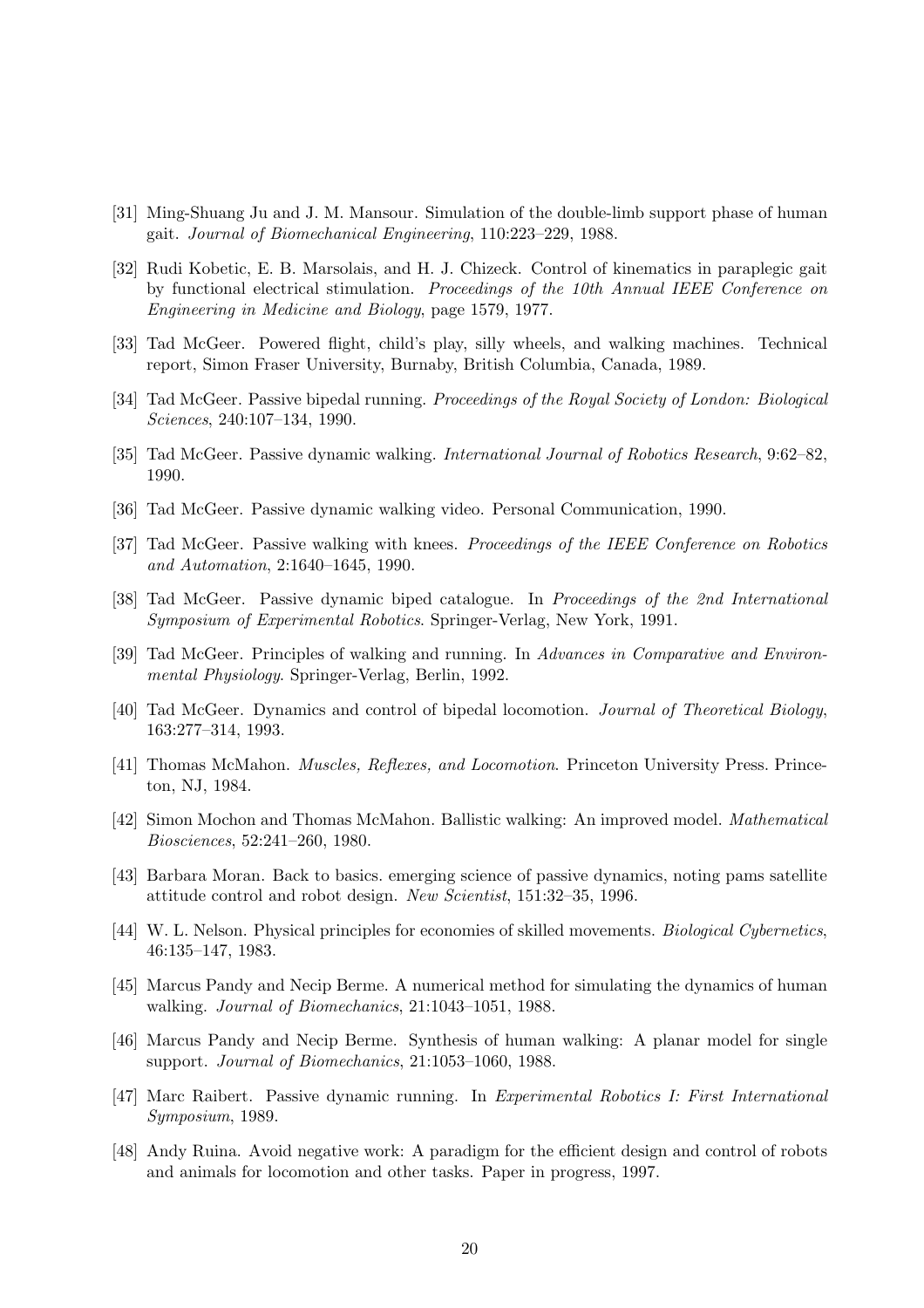- [49] Andy Ruina. Non-holonomic stability aspects of piecewise holonomic systems. submitted to Reports on Mathematical Physics, 1997.
- [50] A. Seirig and R. Arvikar. Biomechanical Analysis of the Musculoskeletal Structure for Medicine and Sports. Hemisphere Publishing, 1989.
- [51] Steven Strogatz. Nonlinear Dynamics and Chaos. Addison-Wesley, Reading, MA, 1994.
- [52] Gentaro Taga. Self-organized control of bipedal locomotion by neural oscillators in unpredictable environment. Biological Cybernetics, 65:147–159, 1991.
- [53] Gentaro Taga. A model of the neuro-musculo-skeletal system for human locomotion I: Emergence of basic gait. Biological Cybernetics, 73:97–111, 1995.
- [54] Benoit Thuilot, Ambarish Goswami, and Bernard Espiau. Bifurcation and chaos in a simple passive bipedal gait. IEEE International Conference on Robotics and Automation, 1997.
- [55] Miles A. Townshend and T. C. Tsai. Biomechanics and modelling of bipedal climbing and descending. Journal of Biomechanics, 18:21–38, 1991.
- [56] David A. Winter. The Biomechanics and Motor Control of Human Gait. University of Waterloo Press, 1987.
- [57] Gary T. Yamaguchi. Performing whole-body simulations of gait with 3-D, dynamic musculoskeletal models. In Multiple Muscle Systems: Biomechanics and Movement Organization, pages 663–679. Springer-Verlag, 1990.
- [58] Gary T. Yamaguchi and Felix E. Zajac. Restoring unasisted natural gait to paraplegics via functional neuromuscular stimulation: A computer simulation study. IEEE Transactions on Biomedical Engineering, 37:886–902, 1990.
- [59] Felix E. Zajac. Muscle coordination of movement: A perspective. Journal of Biomechanics, 26:109–124, 1993.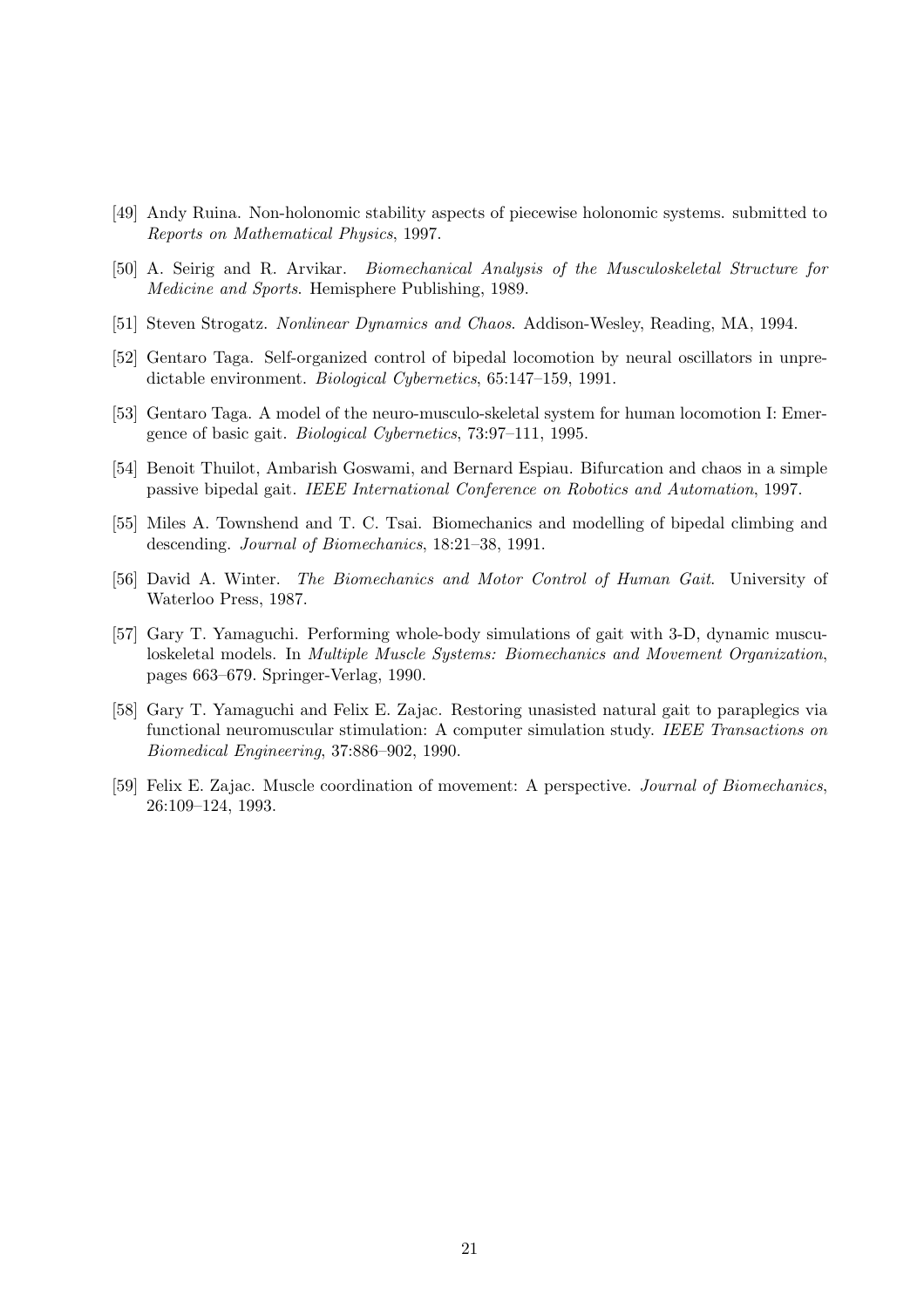# **E. Biographical Sketch: Andy Ruina**

## **Education**

- 1981 PhD., Brown University, Division of Engineering Friction and Earthquakes Advisor: J. R. Rice
- June 1978 ScM., Brown University, Division of Engineering Hydraulic Fracture Advisor: J. R. Rice
- June 1976 ScB., Brown University, Division of Engineering Major: "Mechanical Systems"

## **Experience**

- 8/97 pres. Visitor, Automation and Technology Lab, Helsinki University of Technology, Helsinki, Finland.
- 11/87 pres. Associate Professor, Theoretical and Applied Mechanics, Cornell Univ.
- 6/81 11/87 Assistant Professor, Theoretical and Applied Mechanics, Cornell Univ.
- 9/88 7/90 Visiting Professor/Sabbatic, Newman Laboratory of Biomechanics, Mechanical Engineering, MIT, Cambridge, MA
- 9/80 6/81 Visiting Asst. Prof., Theoretical and Applied Mechanics, Cornell Univ.
- 8/79 5/80, 7/79 8/79 Geophysicist, US Geological Survey, Menlo Park, CA

# **Biographical Sketch**

My background is in continuum mechanics, dynamics, geophysics and friction. I was a primary developer of Dietrich-like state variable friction laws and was the first, with my student Horowitz, to show that a smooth theoretical model of the earth could generate rough earth-quake behaviour. I have been increasingly interested in macro-scale bio-mechanics. I spent two years at the Newman Laboratory of Biomechanics at MIT (where, among other things, I was the subject of an experiment to record bone kinematics during gait using protruding bone screws). I have advised graduate studies of friction mechanics, dynamic bicycle stability, human power production, rigid-body collisions, and passive dynamic walking.

I also oversee various undergraduate biomechanics projects in my lab, some for course credit and others as part of our NSF Research Experience for Undergraduates (REU) program. Undergraduate projects have included developing rowing simulations, improving oar designs, constructing an excercise machine to maximize human power output, adding constraints to bicycle pedals, studying the effects of mechanical impedance on pedalling efficiency, and building various passive dynamic walking devices.

Over the past four years, I have been writing an undergraduate dynamics text. During this time my research has been in passive-dynamic walking (as detailed in this proposal), the mechanics of rigid body collisions, and collaborations with C. Y. Hui on various topics in solid mechanics.

# **Awards**

NSF Presidential Young Investigator Award, 1984. Dean's Teaching Award: 1992, 1997